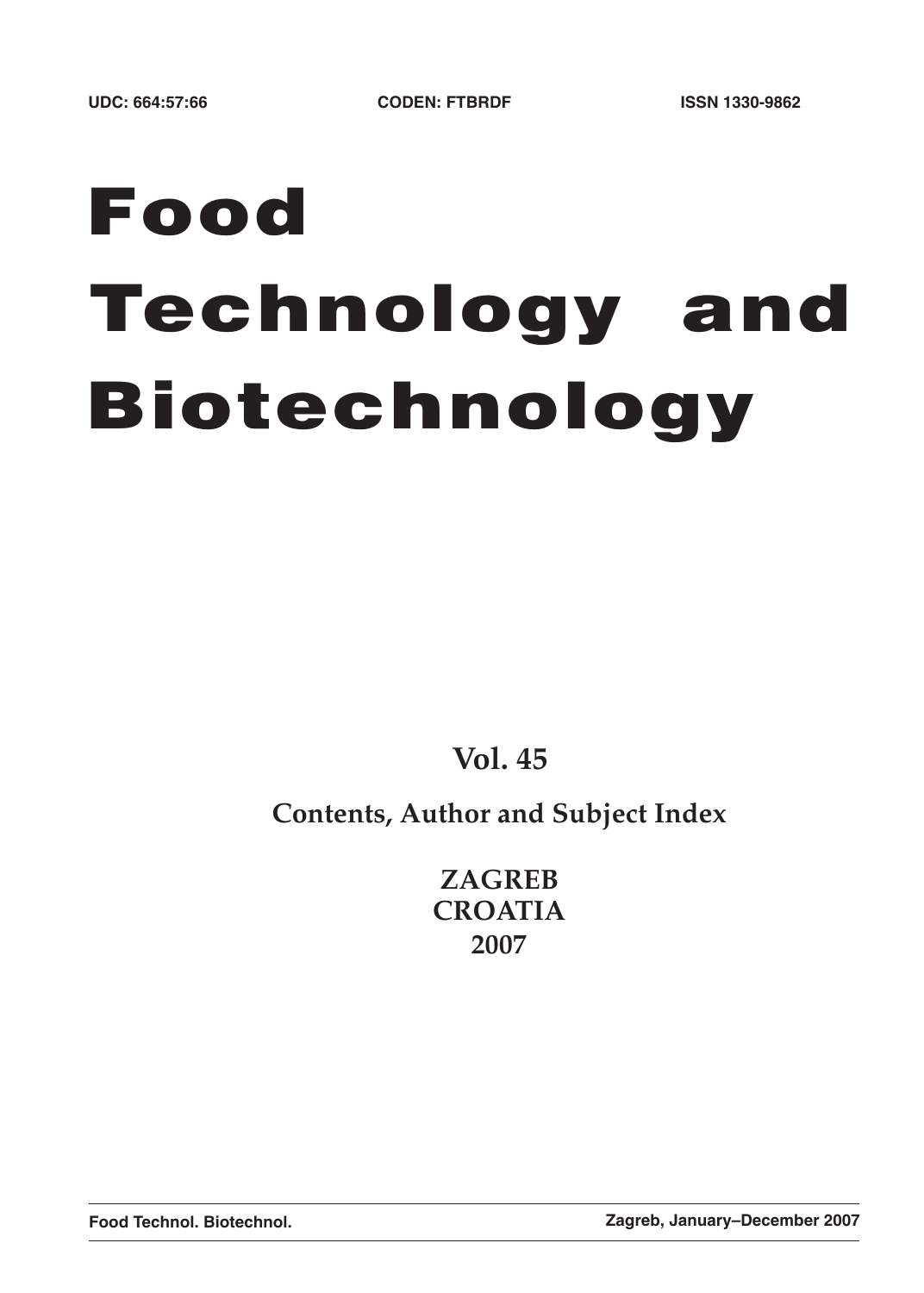## **CONTENTS**

#### **REVIEWS**

| Biljana Balen and Marijana Krsnik-Rasol                                                                                                                                |              |
|------------------------------------------------------------------------------------------------------------------------------------------------------------------------|--------------|
| N-Glycosylation of Recombinant Therapeutic Glycoproteins in Plant Systems (1)                                                                                          | $\mathbf{1}$ |
| Shrikant A. Survase, Parag S. Saudagar, Ishwar B. Bajaj and Rekha S. Singhal                                                                                           |              |
| Scleroglucan: Fermentative Production, Downstream Processing and Applications. (2)                                                                                     | 107          |
| Ya-Jie Tang, Li-Wen Zhu, Hong-Mei Li and Dong-Sheng Li                                                                                                                 |              |
| Submerged Culture of Mushrooms in Bioreactors - Challenges, Current State-of-the Art,                                                                                  | 221          |
| Valentina E. Nikitina, Olga M. Tsivileva, Alexei N. Pankratov and Nikolai A. Bychkov                                                                                   |              |
|                                                                                                                                                                        | 230          |
| Andrej Gregori, Mirjan Švagelj and Jure Pohleven                                                                                                                       |              |
|                                                                                                                                                                        | 238          |
| Gibson S. Nyanhongo, Georg Gübitz, Prakit Sukyai, Christian Leitner, Dietmar Haltrich<br>and Roland Ludwig                                                             |              |
| Oxidoreductases from Trametes spp. in Biotechnology: A Wealth of Catalytic Activity (3)                                                                                | 250          |
| Karin Fackler, Cornelia Gradinger, Marieke Schmutzer, Crtomir Tavzes, Ingo Burgert,<br>Manfred Schwanninger, Barbara Hinterstoisser, Takashi Watanabe and Kurt Messner |              |
| Biotechnological Wood Modification with Selective White-Rot Fungi and Its Molecular Mechanisms. . (3)                                                                  | 269          |
| Márcio J. Rossi, Agenor Furigo Jr. and Vetúria L. Oliveira                                                                                                             |              |
| Inoculant Production of Ectomycorrhizal Fungi by Solid and Submerged Fermentations (3)                                                                                 | 277          |
| Rodrigo Otávio de Faria, Vivian Rotuno Moure, Maria Angela Lopes de Almeida Amazonas,<br>Nadia Krieger and David Alexander Mitchell                                    |              |
|                                                                                                                                                                        | 287          |
| Ishwar B. Bajaj, Shrikant A. Survase, Parag S. Saudagar and Rekha S. Singhal                                                                                           |              |
| Gellan Gum: Fermentative Production, Downstream Processing and Applications. (4)                                                                                       | 341          |

### **ORIGINAL SCIENTIFIC PAPERS**

| Ines Petrić, Dubravka Hršak, Sanja Fingler, Ernest Vončina, Helena Ćetković, Ana Begonja Kolar<br>and Nikolina Udiković Kolić                                                                                        |    |
|----------------------------------------------------------------------------------------------------------------------------------------------------------------------------------------------------------------------|----|
| Enrichment and Characterization of PCB-Degrading Bacteria as Potential Seed Cultures for                                                                                                                             | 11 |
| Ameha Kebede, Bennie C. Viljoen, Henry Gadaga, Judith A. Narvhus and Analie Lourens-Hattingh<br>The Effect of Incubation Temperature on the Survival and Growth of Yeasts in Sethemi,                                | 21 |
| Adrian Hernandez-Mendoza, Victor J. Robles, Jesus Ofelia Angulo, Javier De La Cruz<br>and Hugo S. Garcia<br>Preparation of a Whey-Based Probiotic Product with Lactobacillus reuteri and Bifidobacterium bifidum (1) | 27 |
| Carlos D. Pereira, Olga Díaz and Angel Cobos<br>Impact of Ovine Whey Protein Concentrates and Clarification By-Products on the Yield                                                                                 | 32 |
| Ana Mendes, Teresa Lopes da Silva and Alberto Reis<br>DHA Concentration and Purification from the Marine Heterotrophic Microalga<br>Crypthecodinium colmii CCMP 316 by Winterization and Urea Complexation(1)        | 38 |
| Zhicai Zhang, Yin Li and Kechang Zhang<br>Application of Statistical Analysis for the Optimization of Mycelia and Polysaccharide                                                                                     | 45 |
| Haq Nawaz Bhatti, Mohammad Hamid Rashid, Rakhshanda Nawaz, Muhammad Asgher,<br>Raheela Perveen and Abdul Jabbar                                                                                                      |    |
| Optimization of Media for Enhanced Glucoamylase Production in Solid-State Fermentation                                                                                                                               | 51 |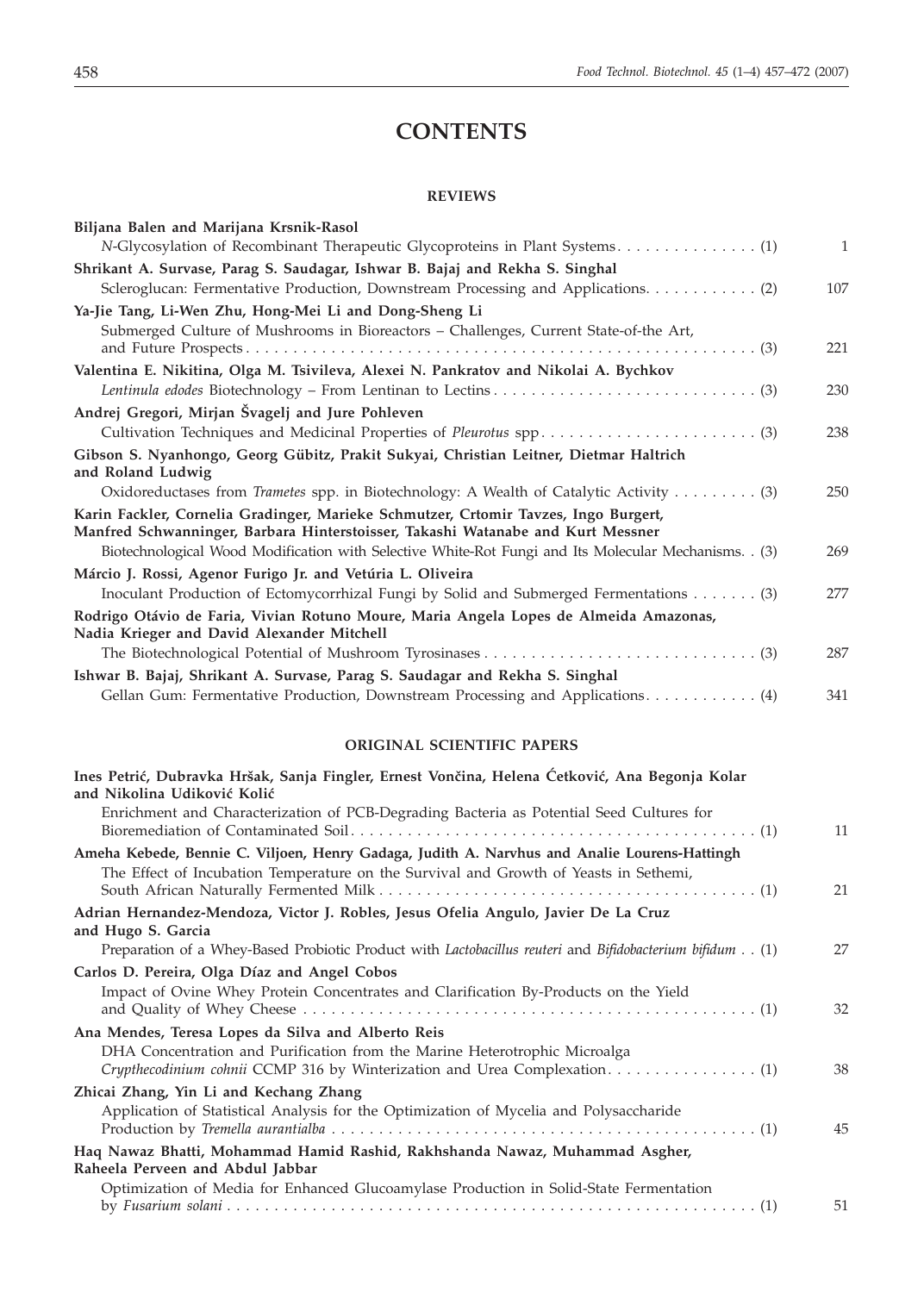| Ayse Nedret Koc, Sibel Silici, Fatma Mutlu-Sariguzel and Osman Sagdic                                                                                                                                                                                       |     |
|-------------------------------------------------------------------------------------------------------------------------------------------------------------------------------------------------------------------------------------------------------------|-----|
|                                                                                                                                                                                                                                                             | 57  |
| Hatice Kalkan Yıldırım, Ali Üren and Ufuk Yücel                                                                                                                                                                                                             |     |
| Evaluation of Biogenic Amines in Organic and Non-Organic Wines by HPLC OPA Derivatization . (1)                                                                                                                                                             | 62  |
| Ksenija Durgo, Lidija Vuković, Gordana Rusak, Maja Osmak and Jasna Franekić Čolić                                                                                                                                                                           |     |
| Effects of Flavonoids on Glutathione Level, Lipid Peroxidation and Cytochrome P450                                                                                                                                                                          |     |
|                                                                                                                                                                                                                                                             | 69  |
| Marie-Astrid Dolnik, Eric Thaller, Ferdinand Karner, Werner A. Hampel, Ulrich Stifter,<br>Eduard Taufratzhofer, Marnik-Michel Wastyn and Bernhard E. Adamitsch                                                                                              |     |
| Use of Potato Nitrogen Concentrate in the Production of $\alpha$ -Amylase by Aspergillus oryzae(2)                                                                                                                                                          | 119 |
| Lu-E Shi, Guo-Qing Ying, Xiao-Ying Zhang, Zhen-Xing Tang, Jian-Shu Chen, Wen-Yue Xiong<br>and Hua-Zhang Liu                                                                                                                                                 |     |
| Medium Optimization for 5'-Phosphodiesterase Production from Penicillium citrinum Using                                                                                                                                                                     | 126 |
| Marco J.L. de Groot, Carline van den Dool, Han A.B. Wösten, Mark Levisson, Patricia A. vanKuyk,<br>George J.G. Ruijter and Ronald P. de Vries                                                                                                               |     |
|                                                                                                                                                                                                                                                             | 134 |
| Jaroslaw Korus, Dorota Gumul and Kamila Czechowska                                                                                                                                                                                                          |     |
| Effect of Extrusion on the Phenolic Composition and Antioxidant Activity of Dry Beans of                                                                                                                                                                    |     |
|                                                                                                                                                                                                                                                             | 139 |
| Ioannis Lambropoulos and Ioannis G. Roussis                                                                                                                                                                                                                 |     |
| Inhibition of the Decrease of Volatile Esters and Terpenes During Storage of Wines and a Model                                                                                                                                                              | 147 |
| Dražen Lušić, Olivera Koprivnjak, Duška Ćurić, Anna G. Sabatini and Lanfranco S. Conte<br>Volatile Profile of Croatian Lime Tree (Tilia sp.), Fir Honeydew (Abies alba) and Sage                                                                            |     |
|                                                                                                                                                                                                                                                             | 156 |
| J. Fernando Ayala-Zavala, Shiow Y. Wang, Chien Y. Wang and Gustavo A. González-Aguilar<br>High Oxygen Treatment Increases Antioxidant Capacity and Postharvest Life of Strawberry Fruit. . (2)                                                              | 166 |
| Xinpeng Bai, Aiyong Qiu and Junjun Guan                                                                                                                                                                                                                     |     |
| Optimization of Microwave-Assisted Extraction of Antihepatotoxic Triterpenoid from<br>Actinidia deliciosa Root and Its Comparison with Conventional Extraction Methods(2)                                                                                   | 174 |
| Sang Woo Kim, Hye Jin Hwang, Bum Chun Lee and Jong Won Yun                                                                                                                                                                                                  |     |
| Submerged Production and Characterization of Grifola frondosa Polysaccharides -                                                                                                                                                                             | 295 |
| Hye Jin Hwang, Sang Woo Kim and Jong Won Yun                                                                                                                                                                                                                | 306 |
| Kwang-Soon Shin, Kwang-Won Yu, Hyun-Kyung Lee, Ho Lee, Won-Dai Cho and Hyung-Joo Suh                                                                                                                                                                        |     |
| Production of Anti-Complementary Exopolysaccharides from Submerged Culture of                                                                                                                                                                               |     |
|                                                                                                                                                                                                                                                             | 319 |
| Chin-Hang Shu and Chun-Jun Xu                                                                                                                                                                                                                               |     |
| Medium Optimization for Producing Bioactive Exopolysaccharides by Agaricus brasiliensis                                                                                                                                                                     | 327 |
| Rodrigo Otávio de Faria, Vivian Rotuno Moure, Wellington Balmant,<br>Maria Angela Lopes de Almeida Amazonas, Nadia Krieger and David Alexander Mitchell<br>The Tyrosinase Produced by Lentinula boryana (Berk. & Mont.) Pegler Suffers Substrate Inhibition |     |
|                                                                                                                                                                                                                                                             | 334 |
| Ivo Safarik, Zdenka Sabatkova, Oldrich Tokar and Mirka Safarikova                                                                                                                                                                                           |     |
| Magnetic Cation Exchange Isolation of Lysozyme from Native Hen Egg White  (4)                                                                                                                                                                               | 355 |
| Jiaoyan Ren, Mouming Zhao, Jinshui Wang, Chun Cui and Bao Yang                                                                                                                                                                                              |     |
| Spectrophotometric Method for Determination of Tryptophan in Protein Hydrolysates (4)                                                                                                                                                                       | 360 |
| Lucrezia Sergio, Maria Pieralice, Donato Di Venere and Angela Cardinali                                                                                                                                                                                     |     |
| Thermostability of Soluble and Bound Peroxidases from Artichoke and a Mathematical Model of                                                                                                                                                                 | 367 |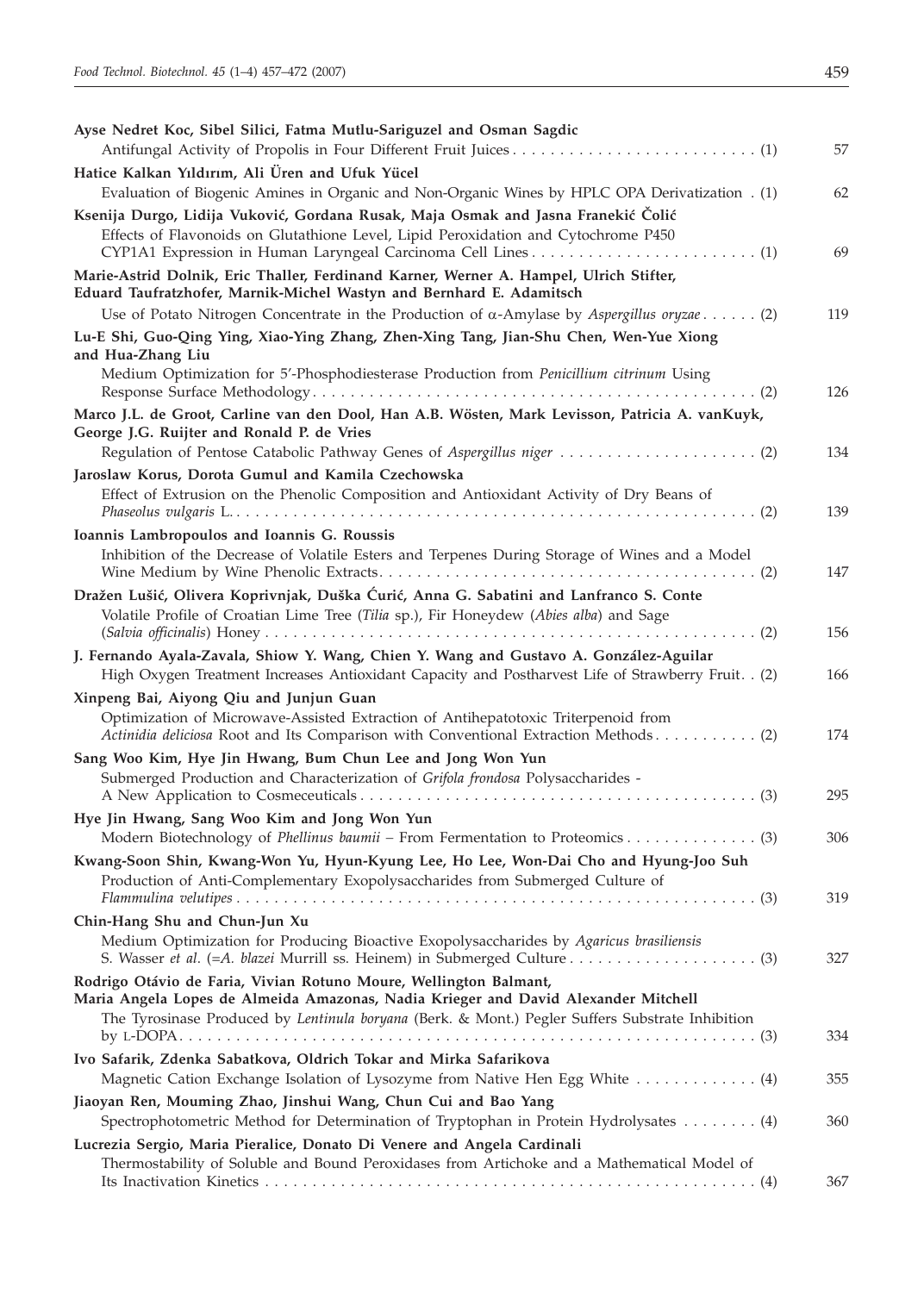| Wei Li, Cheng Zheng, Jinshui Wang, Youyuan Shao, Yanxiang Gao, Zhengxiang Ning<br>and Yueming Jiang                                                             |     |
|-----------------------------------------------------------------------------------------------------------------------------------------------------------------|-----|
| Microwave Multi-Stage Countercurrent Extraction of Dihydromyricetin from                                                                                        |     |
|                                                                                                                                                                 | 374 |
| Guocheng Su, Huinong Cai, Changyi Zhou and Zhang Wang                                                                                                           |     |
| Formation of Edible Soybean and Soybean-Complex Protein Films by a Cross-Linking                                                                                | 381 |
| Daming Huang, Fengjie Cui, Yin Li, Zhicai Zhang, Jiewen Zhao, Xiaoming Han,<br>Xiang Xiao, Jingya Qian, Qifei Wu and Guoqiang Guan                              |     |
| Nutritional Requirements for the Mycelial Biomass and Exopolymer Production by                                                                                  | 389 |
| René Renato Balandrán-Quintana, Ana María Mendoza-Wilson, Irasema Vargas-Arispuro<br>and Miguel Angel Martínez-Téllez                                           |     |
| Activity of $\beta$ -Galactosidase and Polygalacturonase in Zucchini Squash (Cucurbita pepo L.) Stored                                                          | 396 |
| Shiow Y. Wang and Ingrid M. Fordham                                                                                                                             |     |
| Differences in Chemical Composition and Antioxidant Capacity Among Different Genotypes                                                                          |     |
|                                                                                                                                                                 | 402 |
| Jinshui Wang, Mouming Zhao and Yueming Jiang                                                                                                                    |     |
| Effects of Wheat Gluten Hydrolysate and Its Ultrafiltration Fractions on Dough Properties and                                                                   | 410 |
| PRELIMINARY COMMUNICATIONS                                                                                                                                      |     |
| Guohua Rao, Mouming Zhao, Weifeng Lin and Haiyan Wang                                                                                                           |     |
|                                                                                                                                                                 | 80  |
| Likang Qin and Xiaolin Ding                                                                                                                                     |     |
| Evolution of Proteolytic Tasty Components During Preparation of Douchiba,                                                                                       | 85  |
| Jasna Bošnir, Dinko Puntarić, Antonija Galić, Ivo Škes, Tomislav Dijanić, Maja Klarić,<br>Matijana Grgić, Mario Čurković and Zdenko Šmit                        |     |
| Migration of Phthalates from Plastic Containers into Soft Drinks and Mineral Water (1)                                                                          | 91  |
| Andrelina M.P. Santos and Francisco Maugeri                                                                                                                     |     |
| Synthesis of Fructooligosaccharides from Sucrose Using Inulinase from Kluyveromyces marxianus (2)                                                               | 181 |
| Nabil Souissi, Ali Bougatef, Yousra Triki-Ellouz and Moncef Nasri                                                                                               |     |
| Biochemical and Functional Properties of Sardinella (Sardinella aurita) By-Product Hydrolysates (2)                                                             | 187 |
| Tendekayi H. Gadaga, Bennie C. Viljoen and Judith A. Narvhus                                                                                                    |     |
| Volatile Organic Compounds in Naturally Fermented Milk and Milk Fermented Using Yeasts,                                                                         | 195 |
| Vilma Baltrušaitytė, Petras Rimantas Venskutonis and Violeta Čeksterytė                                                                                         |     |
| Antibacterial Activity of Honey and Beebread of Different Origin Against S. aureus and                                                                          | 201 |
| Leonardo Fernandes Assis, Edna Kagohara, Álvaro Takeo Omori, João Valdir Comasseto,<br>Leandro Helgueira Andrade and André Luiz Meleiro Porto                   |     |
| Deracemization of (RS)-1-[(4-Methylselanyl)Phenyl]Ethanol and                                                                                                   | 415 |
| Jian Liu and Jichu Yang                                                                                                                                         |     |
| Cellulase Production by Trichoderma koningii AS3.4262 in Solid-State Fermentation Using                                                                         | 420 |
| Beatriz Gullón, Elena Falqué, José Luis Alonso and Juan Carlos Parajó                                                                                           |     |
| Evaluation of Apple Pomace as a Raw Material for Alternative Applications in Food Industries. (4)                                                               | 426 |
| Ihsan Karabulut, Semra Turan, Halil Vural and Muammer Kayahan<br>Human Milk Fat Substitute Produced by Enzymatic Interesterification of Vegetable Oil Blend (4) | 434 |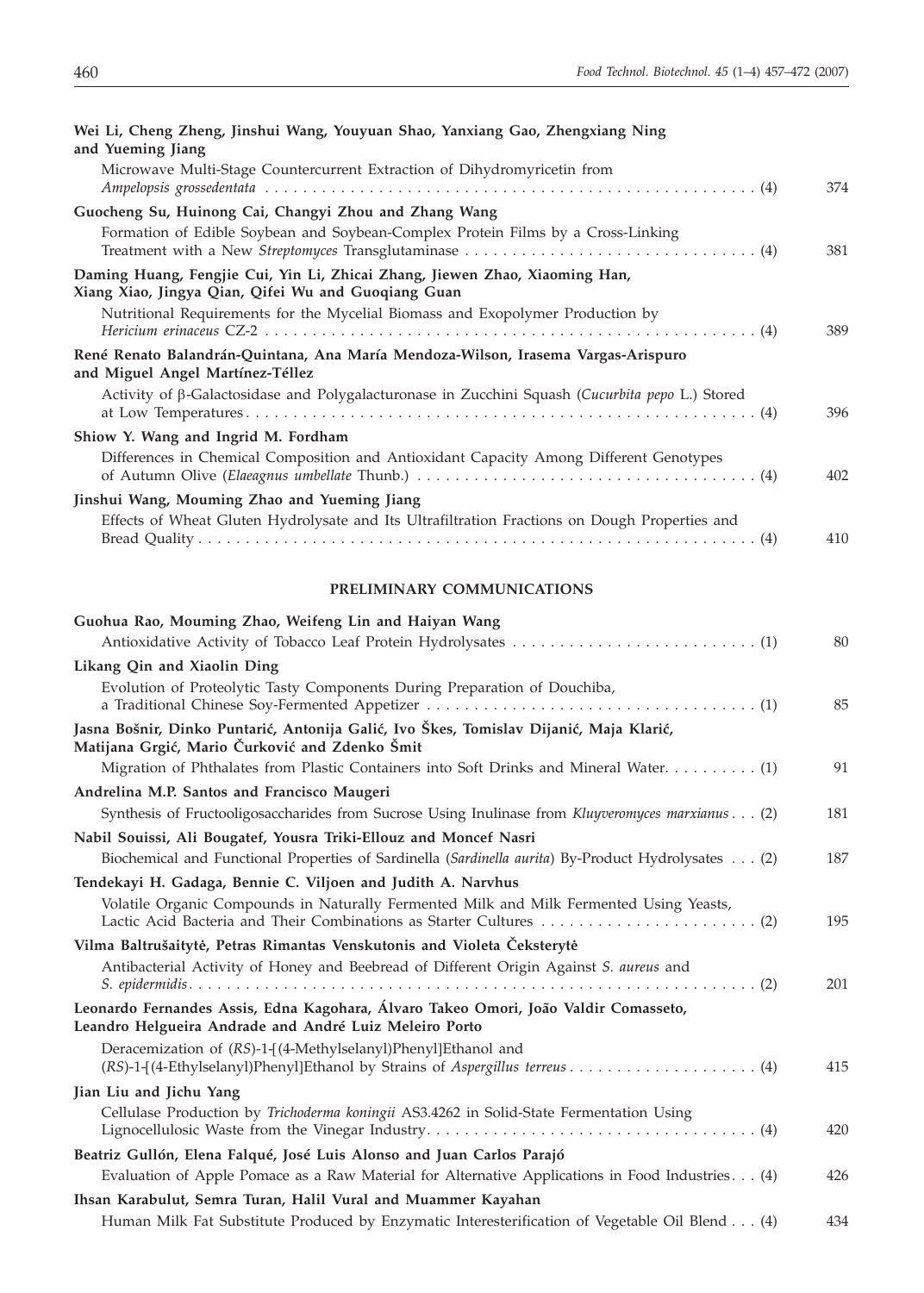#### **SCIENTIFIC NOTES**

| Nikolay D. Menkov and Albena G. Durakova                                                                                                           |     |
|----------------------------------------------------------------------------------------------------------------------------------------------------|-----|
|                                                                                                                                                    | 96  |
| Giuseppe Muratore, Carlo Nicolosi Asmundo, Carmela Maria Lanza, Cinzia Caggia,<br>Fabio Licciardello and Cristina Restuccia                        |     |
| Influence of Saccharomyces uvarum on Volatile Acidity, Aromatic and Sensory Profile of                                                             | 101 |
| Zhong-Ce Hu, Yu-Guo Zheng, Zhao Wang and Yin-Chu Shen                                                                                              |     |
| Production of Astaxanthin by Xanthophyllomyces dendrorhous ZJUT46 with Fed-Batch                                                                   | 209 |
| Olivera Stajković, Tanja Berić-Bjedov, Dragana Mitić-Ćulafić, Slaviša Stanković,<br>Branka Vuković-Gačić, Draga Simić and Jelena Knežević-Vukčević |     |
| Antimutagenic Properties of Basil (Ocimum basilicum L.) in Salmonella typhimurium TA100 (2)                                                        | 213 |
| Bilal Balkan and Figen Ertan                                                                                                                       |     |
| Production of $\alpha$ -Amylase from <i>Penicillium chrysogenum</i> under Solid-State Fermentation by                                              | 439 |
| Shazia Sabir, Haq Nawaz Bhatti, Muhammad Anjum Zia and Munir Ahmad Sheikh                                                                          |     |
| Enhanced Production of Glucose Oxidase Using Penicillium notatum and Rice Polish (4)                                                               | 443 |
| Aijaz Hussain Soomro and Tariq Masud                                                                                                               |     |
| Protein Pattern and Plasmid Profile of Lactic Acid Bacteria Isolated from Dahi, a Traditional                                                      | 447 |
|                                                                                                                                                    |     |

### **APPENDICES**

| David Alexander Mitchell, Walter Steiner and Maria Angela Lopes de Almeida Amazonas |     |
|-------------------------------------------------------------------------------------|-----|
|                                                                                     | 219 |
| Vitomir Šunjić                                                                      |     |
|                                                                                     | 454 |
|                                                                                     |     |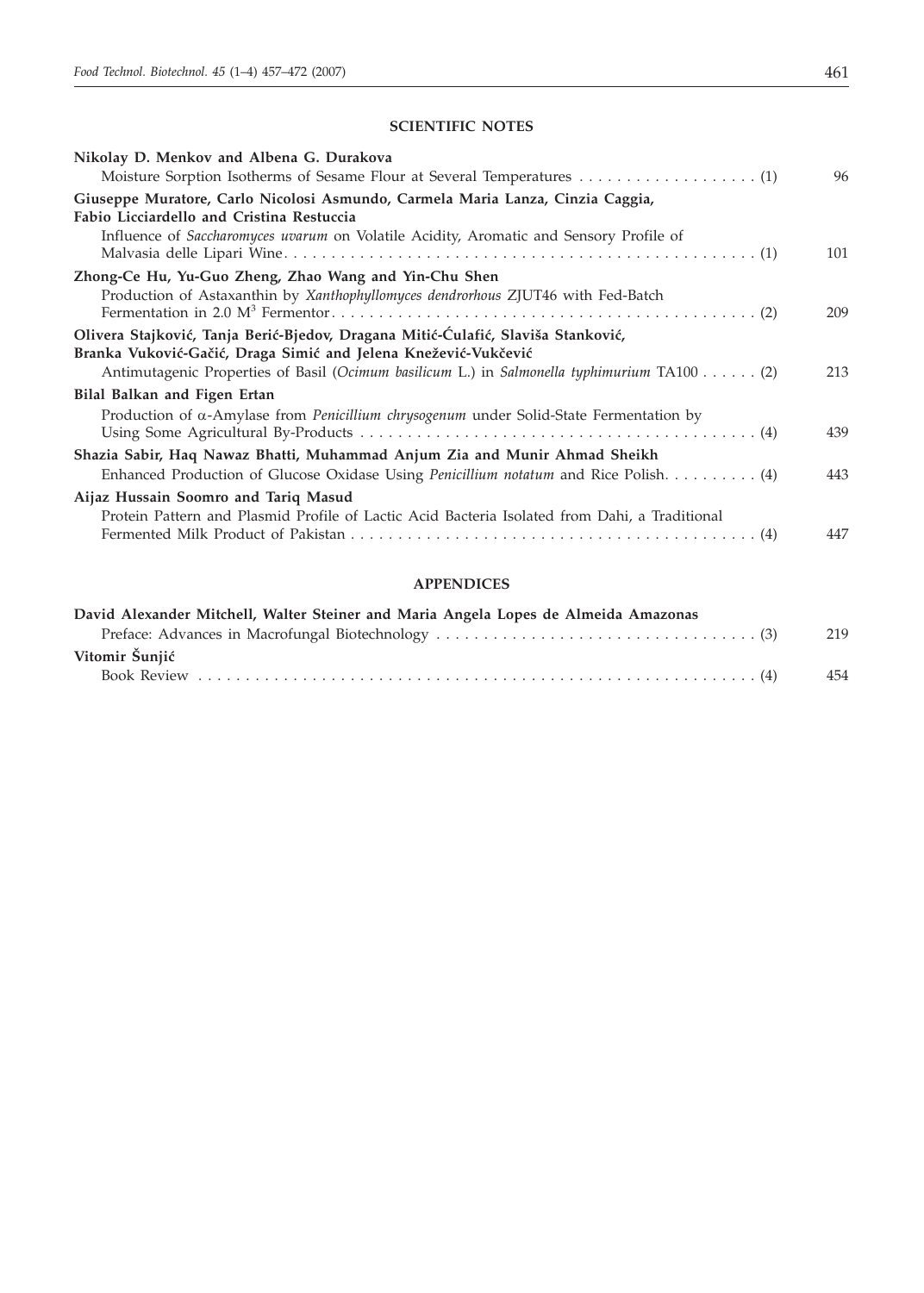## **AUTHOR INDEX**

| Adamitsch, Bernhard F.<br>(2)                                                                                          | 119            |
|------------------------------------------------------------------------------------------------------------------------|----------------|
| Alonso, José Luis<br>(4)                                                                                               | 426            |
| Andrade, Leandro Helgueira<br>(4)                                                                                      | 415            |
| Angulo, Jesus Ofelia.<br>(1)<br>$\ddot{\phantom{0}}$                                                                   | 27             |
| Asgher, Muhammad.<br>(1)                                                                                               | 51             |
| Assis, Leonardo Fernandes<br>(4)                                                                                       | 415            |
| Ayala-Zavala, J. Fernando<br>(2)<br>$\cdot$                                                                            | 166            |
|                                                                                                                        |                |
|                                                                                                                        |                |
| Bai, Xinpeng<br>(2)<br>$\Box$                                                                                          | 174            |
| Bajaj, Ishwar B. (2, 4)                                                                                                | 341<br>107,    |
| Balandrán-Quintana, René Renato<br>(4)<br>$\sim$<br>$\mathcal{L}^{\mathcal{L}}$                                        | 396            |
| Balen, Biljana.<br>(1)                                                                                                 | 1              |
| Balkan, Bilal<br>(4)<br>$\ddot{\phantom{0}}$                                                                           | 439            |
| Balmant, Wellington<br>(3)<br>$\ddot{\phantom{0}}$                                                                     | 334            |
| Baltrušaitytė, Vilma<br>(2)<br>$\ddot{\phantom{0}}$                                                                    | 201            |
| Begonja Kolar, Ana<br>(1)<br>$\mathbf{1}=\mathbf{1}$ .<br>$\cdot$<br>$\ddot{\phantom{0}}$                              | 11             |
| Berić-Bjedov, Tanja<br>(2)<br>$\ddot{\phantom{0}}$<br>¥.                                                               | 213            |
| Bhatti, Haq Nawaz<br>(1, 4)<br>$\mathcal{L}^{\text{max}}$ and $\mathcal{L}^{\text{max}}$<br>$\ddot{\phantom{0}}$       | 51, 443        |
| Bošnir, Jasna<br>(1)<br>$\ddot{\phantom{0}}$                                                                           | 91             |
| Bougatef, Ali.<br>(2)<br>$\cdot$                                                                                       | 187            |
| Burgert, $Ingo.$<br>(3)<br>$\mathcal{L}^{\text{c}}$ , $\mathcal{L}^{\text{c}}$ , $\mathcal{L}^{\text{c}}$              | 269            |
| Bychkov, Nikolai A.<br>(3)                                                                                             | 230            |
|                                                                                                                        |                |
| Caggia, Cinzia<br>(1)                                                                                                  | 101            |
| (4)                                                                                                                    | 381            |
| $\ddot{\phantom{0}}$                                                                                                   |                |
| Cardinali, Angela<br>(4)                                                                                               | 367            |
| Chen, Jian-Shu<br>(2)<br>$\mathcal{L}^{\text{max}}$<br>$\mathcal{L}^{\pm}$                                             | 126            |
| Cho, Won-Dai<br>(3)<br>$\mathcal{L}^{\text{max}}$<br>$\ddot{\phantom{a}}$                                              | 319            |
| Cobos, Angel.<br>(1)<br>$\sim 10$ $\sim$                                                                               | 32             |
| Comasseto, João Valdir<br>(4)<br>$\cdot$                                                                               | 415            |
| Conte, Lanfranco S.<br>(2)<br>$\ddot{\phantom{0}}$                                                                     | 156            |
| Cruz, Javier De La<br>(1)<br>$\mathcal{L}^{\text{max}}$<br>$\ddot{\phantom{a}}$<br>$\ddot{\phantom{0}}$                | 27             |
| Cui, Chun<br>(4)<br>$\ddot{\phantom{a}}$                                                                               | 360            |
| Cui, Fengjie<br>(4)<br>and the contract of the contract of                                                             | 389            |
| Czechowska, Kamila.<br>(2)                                                                                             | 139            |
|                                                                                                                        |                |
|                                                                                                                        |                |
|                                                                                                                        |                |
| Čeksterytė, Violeta<br>(2)                                                                                             | 201            |
| and the contract of<br>Čurković, Mario.<br>and a state<br>(1)                                                          | 91             |
| $\ddot{\phantom{0}}$<br>$\ddot{\phantom{a}}$<br>$\sim$                                                                 |                |
|                                                                                                                        |                |
| Ćetković, Helena<br>$\cdots$ (1)                                                                                       | 11             |
| Ćurić, Duška<br>(2)                                                                                                    | 156            |
|                                                                                                                        |                |
| Díaz, Olga $\ldots$ .<br>(1)<br>$\ddot{\phantom{0}}$<br>$\cdot$                                                        | 32             |
| Dijanić, Tomislav.<br>(1)<br>$\mathcal{L} = \mathcal{L} = \mathcal{L} = \mathcal{L}$<br>$\ddot{\phantom{0}}$           | 91             |
| Ding, Xiaolin $\ldots$ $\ldots$ $\ldots$<br>(1)                                                                        | 85             |
| Dolnik, Marie-Astrid<br>(2)<br>$\ddot{\phantom{0}}$<br>$\ddot{\phantom{a}}$                                            | 119            |
| Dool, Carline van den.<br>(2)<br>$\mathbf{L} = \mathbf{L} \times \mathbf{L}$<br>$\ddot{\phantom{a}}$<br>$\overline{a}$ | 134            |
| Durakova, Albena G<br>(1)<br>$\ddot{\phantom{a}}$                                                                      | 96             |
| Durgo, Ksenija.<br>(1)<br>and the state of the state of the<br>$\ddot{\phantom{0}}$<br>$\ddot{\phantom{0}}$            | 69             |
|                                                                                                                        |                |
|                                                                                                                        |                |
| Ertan, Figen<br>(4)<br>$\overline{\phantom{a}}$<br>$\sim$ $\sim$ $\sim$ $\sim$ $\sim$                                  | 439            |
|                                                                                                                        |                |
| Fackler, Karin<br>(3)<br>and the contract of the                                                                       | 269            |
| Falqué, Elena.<br>(4)<br>$\ddot{\phantom{0}}$                                                                          | 426            |
| Faria, Rodrigo Otávio de<br>$\ddot{\phantom{0}}$<br>$\mathbf{r}$<br>$\mathbf{r}$<br>$\ddot{\phantom{a}}$               | $(3)$ 287, 334 |
| Fingler, Sanja.<br>(1)                                                                                                 | 11             |

| Fordham, Ingrid M. $(4)$                                                                                  |                   |                      |                      |                                                                                                           |                                                                 |                      |                                       |                      |        | 402            |
|-----------------------------------------------------------------------------------------------------------|-------------------|----------------------|----------------------|-----------------------------------------------------------------------------------------------------------|-----------------------------------------------------------------|----------------------|---------------------------------------|----------------------|--------|----------------|
| Franekić Čolić, Jasna (1)                                                                                 |                   |                      |                      |                                                                                                           |                                                                 |                      |                                       |                      |        | 69             |
| Furigo, Agenor Jr. (3)                                                                                    |                   |                      |                      |                                                                                                           |                                                                 |                      |                                       |                      |        | 277            |
| Gadaga, Tendekayi Henry (1, 2)                                                                            |                   |                      |                      |                                                                                                           |                                                                 |                      |                                       |                      |        | 21, 195        |
| Galić, Antonija                                                                                           |                   |                      |                      |                                                                                                           |                                                                 |                      |                                       |                      | (1)    | 91             |
| Gao, Yanxiang $\ldots$ $\ldots$ $\ldots$ $\ldots$                                                         |                   |                      |                      |                                                                                                           |                                                                 |                      |                                       | $\ddot{\phantom{0}}$ | (4)    | 374            |
| Garcia, Hugo S.                                                                                           |                   |                      |                      |                                                                                                           |                                                                 |                      |                                       |                      | (1)    | 27             |
| González-Aguilar, Gustavo A.                                                                              |                   |                      |                      |                                                                                                           |                                                                 |                      |                                       |                      | (2)    | 166            |
| Gradinger, Cornelia                                                                                       |                   |                      |                      |                                                                                                           |                                                                 |                      |                                       |                      | (3)    | 269            |
| Gregori, Andrej.                                                                                          |                   |                      |                      |                                                                                                           |                                                                 |                      |                                       |                      | (3)    | 238            |
| Grgić, Matijana                                                                                           |                   |                      |                      |                                                                                                           |                                                                 |                      |                                       | $\ddot{\phantom{0}}$ | (1)    | 91             |
| Groot, Marco J. L. de                                                                                     |                   |                      |                      |                                                                                                           |                                                                 |                      |                                       | $\ddot{\phantom{a}}$ | (2)    | 134            |
| Guan, Guoqiang                                                                                            |                   |                      |                      |                                                                                                           |                                                                 |                      |                                       |                      | (4)    | 389            |
| Guan, Junjun.                                                                                             |                   |                      |                      |                                                                                                           |                                                                 |                      |                                       |                      | (2)    | 174            |
| Gübitz, Georg                                                                                             |                   |                      |                      |                                                                                                           |                                                                 |                      |                                       |                      | (3)    | 250            |
| Gullón, Beatriz                                                                                           |                   |                      |                      |                                                                                                           |                                                                 |                      |                                       | $\ddot{\phantom{0}}$ | (4)    | 426            |
| Gumul, Dorota                                                                                             |                   |                      |                      |                                                                                                           |                                                                 |                      |                                       |                      | (2)    | 139            |
|                                                                                                           |                   |                      |                      |                                                                                                           |                                                                 |                      |                                       |                      |        |                |
| Haltrich, Dietmar.                                                                                        |                   |                      |                      |                                                                                                           |                                                                 |                      |                                       |                      | (3)    | 250            |
| Hampel, Werner A.                                                                                         |                   |                      |                      |                                                                                                           |                                                                 |                      |                                       |                      | (2)    | 119            |
| Han, Xiaoming                                                                                             |                   |                      |                      |                                                                                                           |                                                                 |                      |                                       |                      | (4)    | 389            |
| Hernandez-Mendoza, Adrian                                                                                 |                   |                      |                      |                                                                                                           |                                                                 |                      |                                       |                      | (1)    | 27             |
| Hinterstoisser, Barbara.                                                                                  |                   |                      |                      |                                                                                                           |                                                                 |                      |                                       |                      | (3)    | 269            |
| Hršak, Dubravka                                                                                           |                   |                      |                      |                                                                                                           |                                                                 |                      |                                       |                      | (1)    | 11             |
| Hu, Zhong-Ce $\ldots$ , $\ldots$ , $\ldots$                                                               |                   |                      |                      |                                                                                                           |                                                                 |                      |                                       |                      | (2)    | 209            |
| Huang, Daming.                                                                                            |                   |                      |                      |                                                                                                           |                                                                 |                      |                                       |                      | (4)    | 389            |
| Hwang, Hye Jin                                                                                            |                   |                      |                      |                                                                                                           |                                                                 |                      |                                       |                      |        | $(3)$ 295, 306 |
|                                                                                                           |                   |                      |                      |                                                                                                           |                                                                 |                      |                                       |                      |        |                |
| Jabbar, Abdul. $\ldots$ $\ldots$ $\ldots$ $\ldots$ $\ldots$ (1)                                           |                   |                      |                      |                                                                                                           |                                                                 |                      |                                       |                      |        | 51             |
| Jiang, Yueming (4) 374, 410                                                                               |                   |                      |                      |                                                                                                           |                                                                 |                      |                                       |                      |        |                |
| Kagohara, Edna.                                                                                           |                   |                      |                      |                                                                                                           |                                                                 |                      |                                       |                      | (4)    | 415            |
| Kalkan Yıldırım, Hatice                                                                                   |                   |                      |                      |                                                                                                           |                                                                 |                      |                                       |                      | (1)    | 62             |
| Karabulut, Ihsan                                                                                          |                   |                      |                      |                                                                                                           |                                                                 |                      |                                       |                      | (4)    | 434            |
| Karner, Ferdinand.                                                                                        |                   |                      |                      |                                                                                                           |                                                                 |                      |                                       |                      | (2)    | 119            |
| Kayahan, Muammer.                                                                                         |                   |                      |                      |                                                                                                           |                                                                 |                      |                                       |                      | (4)    | 434            |
| Kebede, Ameha.                                                                                            |                   |                      |                      |                                                                                                           |                                                                 |                      |                                       |                      | (1)    | 21             |
| Kim, Sang Woo.                                                                                            |                   |                      |                      |                                                                                                           |                                                                 |                      |                                       |                      |        | $(3)$ 295, 306 |
| Klarić, Maja                                                                                              |                   |                      |                      |                                                                                                           |                                                                 |                      |                                       |                      | (1)    | 91             |
| Knežević-Vukčević, Jelena (2)                                                                             |                   |                      |                      |                                                                                                           |                                                                 |                      |                                       |                      |        | 213            |
| Koprivnjak, Olivera                                                                                       |                   |                      |                      |                                                                                                           |                                                                 |                      |                                       |                      | (2)    | 156            |
| Korus, Jaroslaw                                                                                           |                   |                      |                      | $\mathcal{L}^{\pm}$                                                                                       | $\mathbb{Z}^{\times}$                                           |                      | $\mathcal{L}^{\text{max}}$            |                      | (2)    | 139            |
| Krieger, Nadia                                                                                            |                   |                      | $\ddot{\phantom{0}}$ | $\ddot{\phantom{0}}$                                                                                      | $\ddot{\phantom{0}}$                                            | $\mathbf{L}$         |                                       | $\ddot{\phantom{0}}$ |        | $(3)$ 287, 334 |
| Krsnik-Rasol, Marijana                                                                                    |                   |                      | $\sim$               | $\ddot{\phantom{a}}$                                                                                      | $\sim$                                                          | $\ddot{\phantom{a}}$ | $\mathcal{L}^{\mathcal{L}}$<br>$\sim$ | $\ddot{\phantom{a}}$ | (1)    | 1              |
|                                                                                                           |                   |                      |                      |                                                                                                           |                                                                 |                      |                                       |                      |        |                |
| Lambropoulos, Ioannis.                                                                                    |                   |                      |                      |                                                                                                           |                                                                 |                      |                                       |                      | (2)    | 147            |
| Lanza, Carmela Maria                                                                                      |                   |                      | $\mathbf{r}$         |                                                                                                           | $\mathbf{L}$                                                    |                      |                                       | $\ddot{\phantom{a}}$ | (1)    | 101            |
| Lee, Bum Chun.                                                                                            |                   |                      | $\ddot{\phantom{0}}$ | $\ddot{\phantom{0}}$                                                                                      | $\ddot{\phantom{0}}$                                            | $\ddot{\phantom{0}}$ |                                       | $\ddot{\phantom{0}}$ | (3)    | 295            |
| Lee, $Ho \ldots \ldots \ldots$                                                                            |                   |                      | $\ddot{\phantom{0}}$ | $\ddot{\phantom{0}}$                                                                                      | $\ddot{\phantom{0}}$                                            |                      |                                       | $\ddot{\phantom{0}}$ | (3)    | 319            |
| Lee, Hyun-Kyung.<br>$\mathcal{L}^{\pm}$ , $\mathcal{L}^{\pm}$ , $\mathcal{L}^{\pm}$ , $\mathcal{L}^{\pm}$ |                   |                      | $\ddot{\phantom{0}}$ | $\ddot{\phantom{a}}$                                                                                      | $\ddot{\phantom{0}}$                                            |                      | $\ddot{\phantom{0}}$                  |                      | (3)    | 319            |
| Leitner, Christian.<br>$1 - 1 - 1 = 1$                                                                    |                   |                      | $\ddot{\phantom{a}}$ | $\ddot{\phantom{a}}$                                                                                      | $\ddot{\phantom{a}}$                                            |                      | $\ddot{\phantom{a}}$                  |                      | (3)    | 250            |
| Levisson, Mark<br>$\mathbf{L}$                                                                            | $\sim$ $\sim$     | $\ddot{\phantom{a}}$ | $\ddot{\phantom{a}}$ | $\ddot{\phantom{a}}$                                                                                      | $\ddot{\phantom{a}}$                                            |                      |                                       |                      | (2)    | 134            |
| Li, Dong-Sheng.<br>$\bar{a}$<br>$\sim$ $\sim$                                                             | $\ddots$          |                      | $\sim$               | ¥.                                                                                                        | $\mathbb{Z}^{\mathbb{Z}}$                                       | $\mathcal{L}^{\pm}$  | $\ddot{\phantom{0}}$                  | $\ddot{\phantom{0}}$ | (3)    | 221            |
| Li, Hong-Mei<br>$\mathcal{L}=\mathcal{L}$                                                                 | <b>Carl Andre</b> |                      |                      |                                                                                                           | $\mathcal{L}^{\pm}$ , $\mathcal{L}^{\pm}$ , $\mathcal{L}^{\pm}$ |                      | $\ddot{\phantom{0}}$                  | $\ddot{\phantom{0}}$ | (3)    | 221            |
| Li, Wei<br>and the state of the state of the                                                              |                   |                      |                      |                                                                                                           | $\mathcal{L}^{\pm}$ , $\mathcal{L}^{\pm}$ , $\mathcal{L}^{\pm}$ |                      | $\ddot{\phantom{a}}$                  |                      | (4)    | 374            |
| Li, Yin<br>$\ddot{\phantom{0}}$<br>and a state<br>$\mathbf{r}$<br>$\mathbf{r}$                            |                   |                      |                      | $\mathcal{L}^{\text{c}}$ , $\mathcal{L}^{\text{c}}$ , $\mathcal{L}^{\text{c}}$ , $\mathcal{L}^{\text{c}}$ |                                                                 | $\ddot{\phantom{0}}$ | $\ddot{\phantom{0}}$                  |                      | (1, 4) | 45, 389        |
| Licciardello, Fabio.                                                                                      |                   |                      |                      |                                                                                                           |                                                                 |                      |                                       | $\ddot{\phantom{0}}$ | (1)    | 101            |
|                                                                                                           |                   |                      |                      |                                                                                                           |                                                                 |                      |                                       |                      |        |                |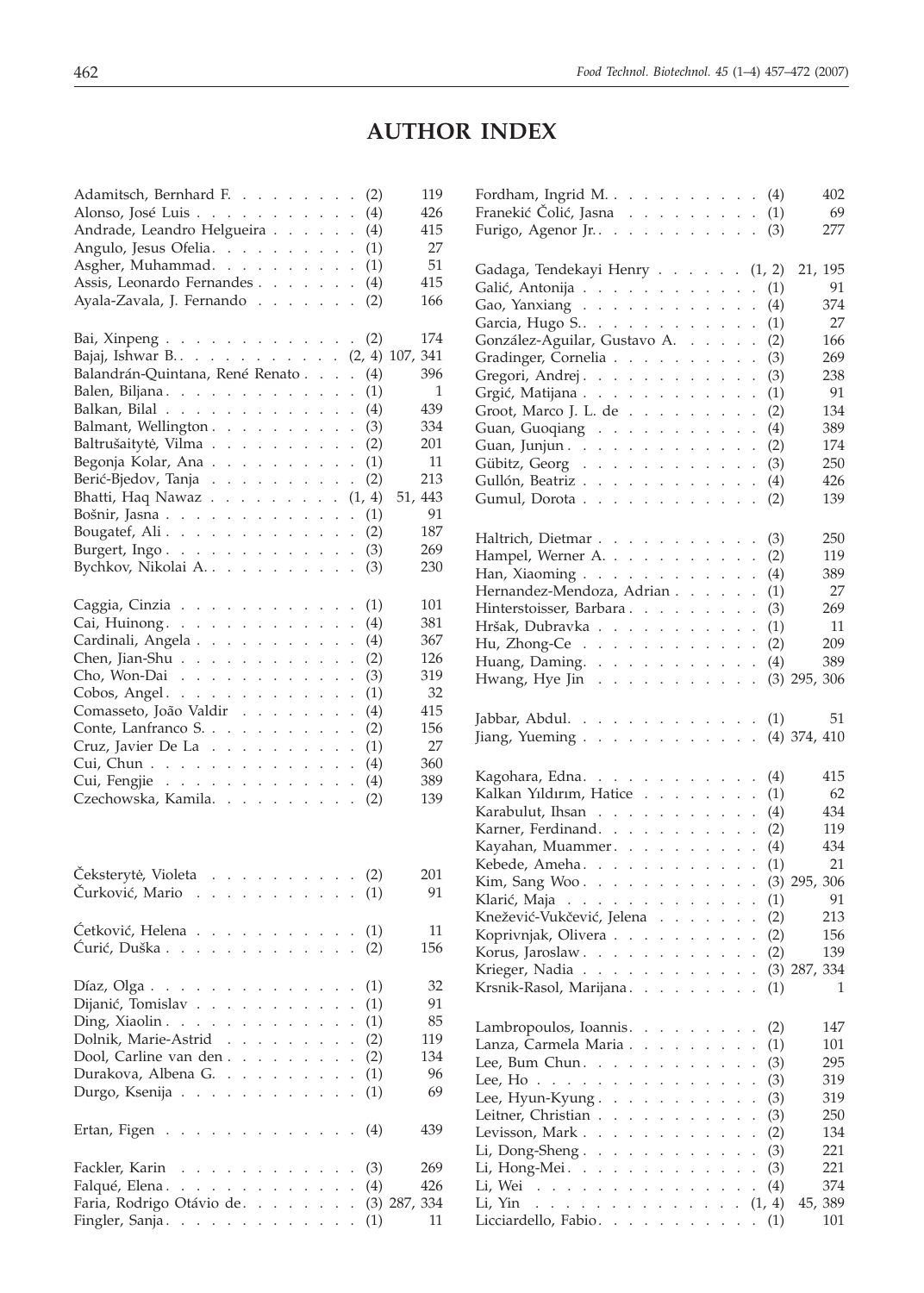| Lin, Weifeng                                                                                                                                                                                                                                                 |                      |                             |                                             |                             |                      | (1)    | 80                |
|--------------------------------------------------------------------------------------------------------------------------------------------------------------------------------------------------------------------------------------------------------------|----------------------|-----------------------------|---------------------------------------------|-----------------------------|----------------------|--------|-------------------|
| Liu, Hua-Zhang.                                                                                                                                                                                                                                              |                      |                             |                                             |                             |                      | (2)    | 126               |
| Liu, Jian.                                                                                                                                                                                                                                                   |                      |                             |                                             |                             |                      | (4)    | 420               |
| Lopes da Silva, Teresa                                                                                                                                                                                                                                       |                      |                             |                                             |                             |                      |        | 38                |
|                                                                                                                                                                                                                                                              |                      |                             |                                             |                             |                      | (1)    |                   |
| Lopes de Almeida Amazonas,                                                                                                                                                                                                                                   |                      |                             |                                             |                             |                      |        |                   |
| Maria Angela                                                                                                                                                                                                                                                 |                      |                             |                                             |                             |                      | (3)    | 219,              |
|                                                                                                                                                                                                                                                              |                      |                             |                                             |                             |                      |        | 287, 334          |
| Lourens-Hattingh, Analie.                                                                                                                                                                                                                                    |                      |                             |                                             |                             |                      | (1)    | 21                |
| Ludwig, Roland                                                                                                                                                                                                                                               |                      |                             |                                             |                             |                      | (3)    | 250               |
| Lušić, Dražen.                                                                                                                                                                                                                                               |                      |                             |                                             |                             |                      | (2)    | 156               |
|                                                                                                                                                                                                                                                              |                      |                             |                                             |                             |                      |        |                   |
| Martinez-Téllez, Miguel Angel                                                                                                                                                                                                                                |                      |                             |                                             |                             | $\ddot{\phantom{0}}$ | (4)    | 396               |
| Masud, Tariq.                                                                                                                                                                                                                                                |                      |                             |                                             |                             |                      | (4)    | 447               |
| Maugeri, Francisco                                                                                                                                                                                                                                           |                      |                             |                                             | $\mathcal{L}^{\text{max}}$  | $\ddot{\phantom{0}}$ | (2)    | 181               |
| Mendes, Ana.                                                                                                                                                                                                                                                 |                      |                             |                                             | $\mathcal{L}^{\text{max}}$  | $\ddot{\phantom{0}}$ | (1)    | 38                |
| Mendoza-Wilson, Ana María                                                                                                                                                                                                                                    |                      |                             |                                             |                             | $\ddot{\phantom{0}}$ | (4)    | 396               |
| Menkov, Nikolay D.                                                                                                                                                                                                                                           |                      |                             |                                             |                             |                      | (1)    | 96                |
|                                                                                                                                                                                                                                                              |                      |                             |                                             |                             | $\ddot{\phantom{0}}$ |        | 269               |
| Messner, Kurt                                                                                                                                                                                                                                                |                      |                             | $2.12 - 2.12$                               |                             |                      | (3)    |                   |
| Mitchell, David Alexander                                                                                                                                                                                                                                    |                      |                             |                                             |                             | $\cdot$              | (3)    | 219,              |
|                                                                                                                                                                                                                                                              |                      |                             |                                             |                             |                      |        | 287, 334          |
| Mitić-Ćulafić, Dragana                                                                                                                                                                                                                                       |                      |                             |                                             |                             | $\ddot{\phantom{0}}$ | (2)    | 213               |
| Muratore, Giuseppe                                                                                                                                                                                                                                           |                      |                             |                                             |                             |                      | (1)    | 101               |
| Mutlu-Sariguzel, Fatma                                                                                                                                                                                                                                       |                      |                             |                                             |                             |                      | (1)    | 57                |
|                                                                                                                                                                                                                                                              |                      |                             |                                             |                             |                      |        |                   |
| Narvhus, Judith A. $\ldots$ $\ldots$ $\ldots$                                                                                                                                                                                                                |                      |                             |                                             |                             |                      | (1, 2) | 21, 195           |
| Nasri, Moncef                                                                                                                                                                                                                                                |                      |                             |                                             |                             |                      | (2)    | 187               |
|                                                                                                                                                                                                                                                              |                      |                             | $\mathcal{L}^{\mathcal{L}}$                 | $\mathcal{L}^{\mathcal{L}}$ | $\ddot{\phantom{0}}$ |        |                   |
| Nawaz, Rakhshanda.                                                                                                                                                                                                                                           |                      |                             |                                             |                             | $\ddot{\phantom{0}}$ | (1)    | 51                |
| Nedret Koc, Ayse                                                                                                                                                                                                                                             |                      |                             |                                             |                             | $\ddot{\phantom{0}}$ | (1)    | 57                |
| Nicolosi Asmundo, Carlo                                                                                                                                                                                                                                      |                      |                             |                                             |                             | $\ddot{\phantom{0}}$ | (1)    | 101               |
| Nikitina, Valentina E.                                                                                                                                                                                                                                       |                      |                             |                                             |                             |                      | (3)    | 230               |
| Ning, Zhengxiang.                                                                                                                                                                                                                                            |                      | $\mathcal{L}^{\mathcal{L}}$ | $\mathcal{L}^{\mathcal{L}}$                 | $\mathbb{Z}^{\times}$       | $\ddot{\phantom{0}}$ | (4)    | 374               |
| Nyanhongo, Gibson S.                                                                                                                                                                                                                                         |                      |                             |                                             |                             |                      | (3)    | 250               |
|                                                                                                                                                                                                                                                              |                      |                             |                                             |                             |                      |        |                   |
| Oliveira, Vetúria L.                                                                                                                                                                                                                                         |                      |                             |                                             |                             |                      | (3)    | 277               |
| Omori, Álvaro Takeo                                                                                                                                                                                                                                          |                      |                             |                                             |                             |                      | (4)    | 415               |
| Osmak, Maja                                                                                                                                                                                                                                                  |                      |                             |                                             |                             |                      | (1)    | 69                |
|                                                                                                                                                                                                                                                              |                      |                             |                                             |                             |                      |        |                   |
| Qian, Jingya (4)                                                                                                                                                                                                                                             |                      |                             |                                             |                             |                      |        | 389               |
|                                                                                                                                                                                                                                                              |                      |                             |                                             |                             |                      | (1)    | 85                |
| Qin, Likang $\ldots \ldots \ldots \ldots$                                                                                                                                                                                                                    |                      |                             |                                             |                             |                      |        | 174               |
| Qiu, Aiyong $\ldots$ $\ldots$ $\ldots$ $\ldots$ $\ldots$                                                                                                                                                                                                     |                      |                             |                                             |                             |                      | (2)    |                   |
|                                                                                                                                                                                                                                                              |                      |                             |                                             |                             |                      |        |                   |
| Pankratov, Alexei N                                                                                                                                                                                                                                          |                      |                             |                                             |                             |                      | (3)    | 230               |
| Parajó, Juan Carlos.<br><b>Contract Contract Contract Contract Contract Contract Contract Contract Contract Contract Contract Contract Contract Contract Contract Contract Contract Contract Contract Contract Contract Contract Contract Contract Contr</b> |                      |                             |                                             |                             |                      | (4)    | 426               |
| Pereira, Carlos D.<br>and a state<br>$\ddot{\phantom{0}}$                                                                                                                                                                                                    |                      |                             | $\mathcal{L}^{\pm}$                         | $\mathbb{Z}^2$              | $\ddot{\phantom{0}}$ | (1)    | 32                |
| Perveen, Raheela.<br>$\ddot{\phantom{0}}$<br>$\mathcal{L}^{\pm}$ , $\mathcal{L}^{\pm}$ , $\mathcal{L}^{\pm}$<br>$\ddot{\phantom{0}}$                                                                                                                         | $\ddot{\phantom{0}}$ | $\mathcal{L}^{\mathcal{L}}$ |                                             | $\sim 10^{-1}$              |                      | (1)    | 51                |
| Petrić, Ines.<br>$\mathbf{r}$<br>$\ddot{\phantom{0}}$<br>$\ddot{\phantom{0}}$<br>$\ddot{\phantom{a}}$<br>$\ddot{\phantom{0}}$                                                                                                                                | $\ddot{\phantom{a}}$ | $\mathbf{r}$                |                                             | $\mathbf{r}$                | $\ddot{\phantom{a}}$ | (1)    | 11                |
| Pieralice, Maria<br>$\sim$                                                                                                                                                                                                                                   | $\ddot{\phantom{a}}$ | $\mathbf{r}$                | $\sim$                                      |                             | $\ddot{\phantom{a}}$ | (4)    | 367               |
| Pohleven, Jure<br>$\ddot{\phantom{a}}$<br>$1 - 1 - 1$                                                                                                                                                                                                        | $\ddot{\phantom{a}}$ | $\mathbf{r}$                | $\ddot{\phantom{a}}$                        | $\ddot{\phantom{a}}$        | $\ddot{\phantom{0}}$ | (3)    | 238               |
| Porto, André Luiz Meleiro                                                                                                                                                                                                                                    |                      | $\mathcal{L}^{\pm}$         | $\ddot{\phantom{0}}$                        | $\ddot{\phantom{0}}$        | $\ddot{\phantom{a}}$ | (4)    | 415               |
| Puntarić, Dinko.                                                                                                                                                                                                                                             |                      |                             |                                             |                             |                      |        | 91                |
|                                                                                                                                                                                                                                                              | $\ddot{\phantom{a}}$ | $\ddot{\phantom{a}}$        |                                             | $\mathcal{L}^{\pm}$         |                      | (1)    |                   |
|                                                                                                                                                                                                                                                              |                      |                             |                                             |                             |                      |        |                   |
|                                                                                                                                                                                                                                                              |                      |                             |                                             |                             |                      | (1)    | 80                |
| Rashid, Mohammad Hamid                                                                                                                                                                                                                                       |                      | $\mathbf{r}$                |                                             | $\mathbf{r}$                | $\ddot{\phantom{0}}$ | (1)    | 51                |
| Reis, Alberto<br>$\ddot{\phantom{a}}$                                                                                                                                                                                                                        | $\ddot{\phantom{a}}$ | $\mathbf{r}$                |                                             | $\sim$                      | $\ddot{\phantom{0}}$ | (1)    | 38                |
| Ren, Jiaoyan                                                                                                                                                                                                                                                 | $\ddot{\phantom{a}}$ | $\ddot{\phantom{0}}$        | $\mathbf{r}$                                | $\ddot{\phantom{a}}$        | $\ddot{\phantom{0}}$ | (4)    | 360               |
| Restuccia, Cristina.<br>and a state of the                                                                                                                                                                                                                   | $\ddot{\phantom{0}}$ | $\ddot{\phantom{0}}$        | $\ddot{\phantom{0}}$                        | $\ddot{\phantom{a}}$        |                      | (1)    | 101               |
| Robles, Victor J<br>$\sim$                                                                                                                                                                                                                                   | $\ddot{\phantom{a}}$ | $\ddot{\phantom{a}}$        |                                             |                             |                      | (1)    | 27                |
| Rossi, Márcio J<br>$\mathbb{R}^{\mathbb{Z}}$<br>$\mathbb{R}^{\mathbb{Z}}$<br>$\mathcal{L}^{\pm}$<br>$\ddot{\phantom{a}}$                                                                                                                                     | $\ddot{\phantom{a}}$ | $\ddot{\phantom{a}}$        |                                             | $\ddot{\phantom{a}}$        | $\ddot{\phantom{a}}$ | (3)    | 277               |
| Rotuno Moure, Vivian.<br>$\sim$ $\sim$<br>$\sim$                                                                                                                                                                                                             | $\overline{a}$       | $\mathbf{r}$                | $\overline{a}$                              | $\sim$                      | $\ddot{\phantom{a}}$ |        | 334<br>$(3)$ 287, |
|                                                                                                                                                                                                                                                              |                      |                             |                                             |                             |                      |        | 147               |
| Roussis, Ioannis G.                                                                                                                                                                                                                                          |                      |                             | $\mathbf{L} = \mathbf{L} \times \mathbf{L}$ |                             | $\ddot{\phantom{a}}$ | (2)    |                   |
| Ruijter, George J. G.                                                                                                                                                                                                                                        |                      |                             |                                             |                             | $\ddot{\phantom{0}}$ | (2)    | 134               |
| Rusak, Gordana.                                                                                                                                                                                                                                              |                      |                             |                                             |                             |                      | (1)    | 69                |

| Sabatini, Anna G. (2)                                                                          |  |  |  |        |                      |        | 156        |
|------------------------------------------------------------------------------------------------|--|--|--|--------|----------------------|--------|------------|
| Sabatkova, Zdenka (4)                                                                          |  |  |  |        |                      |        | 355        |
| Sabir, Shazia $\ldots$ $\ldots$ $\ldots$ $\ldots$ $\ldots$ $\ldots$ (4)                        |  |  |  |        |                      |        | 443        |
| Safarik, Ivo. $\cdots$ $\cdots$ $\cdots$ $\cdots$ $\cdots$ $\cdots$ $\cdots$ $\cdots$ $\cdots$ |  |  |  |        |                      |        | 355        |
| Safarikova, Mirka                                                                              |  |  |  |        |                      | (4)    | 355        |
| Sagdic, Osman                                                                                  |  |  |  |        |                      | (1)    | 57         |
| Santos, Andrelina M. P.                                                                        |  |  |  |        |                      | (2)    | 181        |
| Saudagar, Parag S. (2, 4) 107, 341                                                             |  |  |  |        |                      |        |            |
| Schmutzer, Marieke                                                                             |  |  |  |        |                      | (3)    | 269        |
| Schwanninger, Manfred                                                                          |  |  |  |        |                      | (3)    | 269        |
| Sergio, Lucrezia.                                                                              |  |  |  |        |                      | (4)    | 367        |
| Shao, Youyuan                                                                                  |  |  |  |        |                      | (4)    | 374        |
| Sheikh, Munir Ahmad (4)                                                                        |  |  |  |        |                      |        | 443        |
| Shen, Yin-Chu $\cdots$ $\cdots$ $\cdots$                                                       |  |  |  |        |                      | (2)    | 209        |
| Shi, Lu-E $\cdots$                                                                             |  |  |  |        |                      | (2)    | 126        |
| Shin, Kwang-Soon. $\ldots$                                                                     |  |  |  |        |                      | (3)    | 319        |
| Shu, Chin-Hang. $\ldots$ $\ldots$ $\ldots$ $\ldots$                                            |  |  |  |        |                      | (3)    | 327        |
| Silici, Sibel                                                                                  |  |  |  |        |                      | (1)    | 57         |
| Simić, Draga                                                                                   |  |  |  |        |                      | (2)    | 213        |
| Singhal, Rekha S. (2, 4) 107, 341                                                              |  |  |  |        |                      |        |            |
| Soomro, Aijaz Hussain.                                                                         |  |  |  |        |                      | (4)    | 447        |
|                                                                                                |  |  |  |        |                      |        | 187        |
| Souissi, Nabil. (2)                                                                            |  |  |  |        |                      |        | 213        |
| Stajković, Olivera (2)                                                                         |  |  |  |        |                      |        | 213        |
| Stanković, Slaviša (2)<br>Steiner, Walter (3)                                                  |  |  |  |        |                      |        | 219        |
|                                                                                                |  |  |  |        |                      |        |            |
| Stifter, Ulrich. (2)                                                                           |  |  |  |        |                      |        | 119<br>381 |
| Su, Guocheng $\ldots$ $\ldots$ $\ldots$ $\ldots$ $\ldots$ $(4)$                                |  |  |  |        |                      |        |            |
| Suh, Hyung-Joo. (3)                                                                            |  |  |  |        |                      |        | 319        |
| Sukyai, Prakit                                                                                 |  |  |  |        |                      | (3)    | 250        |
| Survase, Shrikant A (2, 4) 107, 341                                                            |  |  |  |        |                      |        |            |
|                                                                                                |  |  |  |        |                      |        |            |
| Škes, Ivo. (1)                                                                                 |  |  |  |        |                      |        | 91         |
| Šmit, Zdenko. $\cdots$ $\cdots$ $\cdots$ $\cdots$ $\cdots$ $\cdots$ $(1)$                      |  |  |  |        |                      |        | 91         |
| Švagelj, Mirjan                                                                                |  |  |  |        |                      | (3)    | 238        |
|                                                                                                |  |  |  |        |                      |        |            |
| Tang, Ya-Jie (3)                                                                               |  |  |  |        |                      |        | 221        |
| Tang, Zhen-Xing (2)                                                                            |  |  |  |        |                      |        | 126        |
| Taufratzhofer, Eduard (2)                                                                      |  |  |  |        |                      |        | 119        |
| Tavzes, Crtomir. (3)                                                                           |  |  |  |        |                      |        | 269        |
| Thaller, Eric $\ldots$ $\ldots$ $\ldots$ $\ldots$ $\ldots$                                     |  |  |  |        |                      | (2)    | 119        |
| Tokar, Oldrich $\cdots$ $\cdots$ $\cdots$ $\cdots$ $\cdots$ $\cdots$ $\cdots$ $\cdots$         |  |  |  |        |                      |        | 355        |
| Triki-Ellouz, Yousra                                                                           |  |  |  |        |                      | (2)    | 187        |
| Tsivileva, Olga M                                                                              |  |  |  |        |                      | (3)    | 230        |
| Turan, Semra.                                                                                  |  |  |  |        |                      |        | 434        |
|                                                                                                |  |  |  |        |                      | (4)    |            |
|                                                                                                |  |  |  |        |                      |        |            |
| Udiković Kolić, Nikolina                                                                       |  |  |  |        |                      | (1)    | 11         |
| Üren, Ali $\ldots$                                                                             |  |  |  |        |                      | (1)    | 62         |
|                                                                                                |  |  |  |        |                      |        |            |
| vanKuyk, Patricia A.                                                                           |  |  |  |        | $\Box$               | (2)    | 134        |
| Vargas-Arispuro, Irasema.                                                                      |  |  |  |        |                      | (4)    | 396        |
| Venere, Donato Di $\ldots$ , $\ldots$ , $\ldots$                                               |  |  |  |        | $\ddot{\phantom{0}}$ | (4)    | 367        |
| Venskutonis, Petras Rimantas                                                                   |  |  |  |        | $\ddot{\phantom{a}}$ | (2)    | 201        |
| Viljoen, Bennie C                                                                              |  |  |  |        |                      | (1, 2) | 21, 195    |
| Vončina, Ernest.                                                                               |  |  |  |        | $\ddot{\phantom{0}}$ | (1)    | 11         |
| Vries, Ronald P. de $\ldots$ $\ldots$ $\ldots$                                                 |  |  |  |        | $\ddot{\phantom{0}}$ | (2)    | 134        |
| Vuković, Lidija                                                                                |  |  |  |        |                      | (1)    | 69         |
| Vuković-Gačić, Branka                                                                          |  |  |  |        |                      | (2)    | 213        |
| Vural, Halil                                                                                   |  |  |  | $\sim$ | $\ddot{\phantom{0}}$ | (4)    | 434        |
|                                                                                                |  |  |  |        |                      |        |            |
|                                                                                                |  |  |  |        |                      |        |            |
| Wang, Chien $Y$                                                                                |  |  |  |        |                      | (2)    | 166        |
| Wang, Haiyan                                                                                   |  |  |  |        |                      | (1)    | 80         |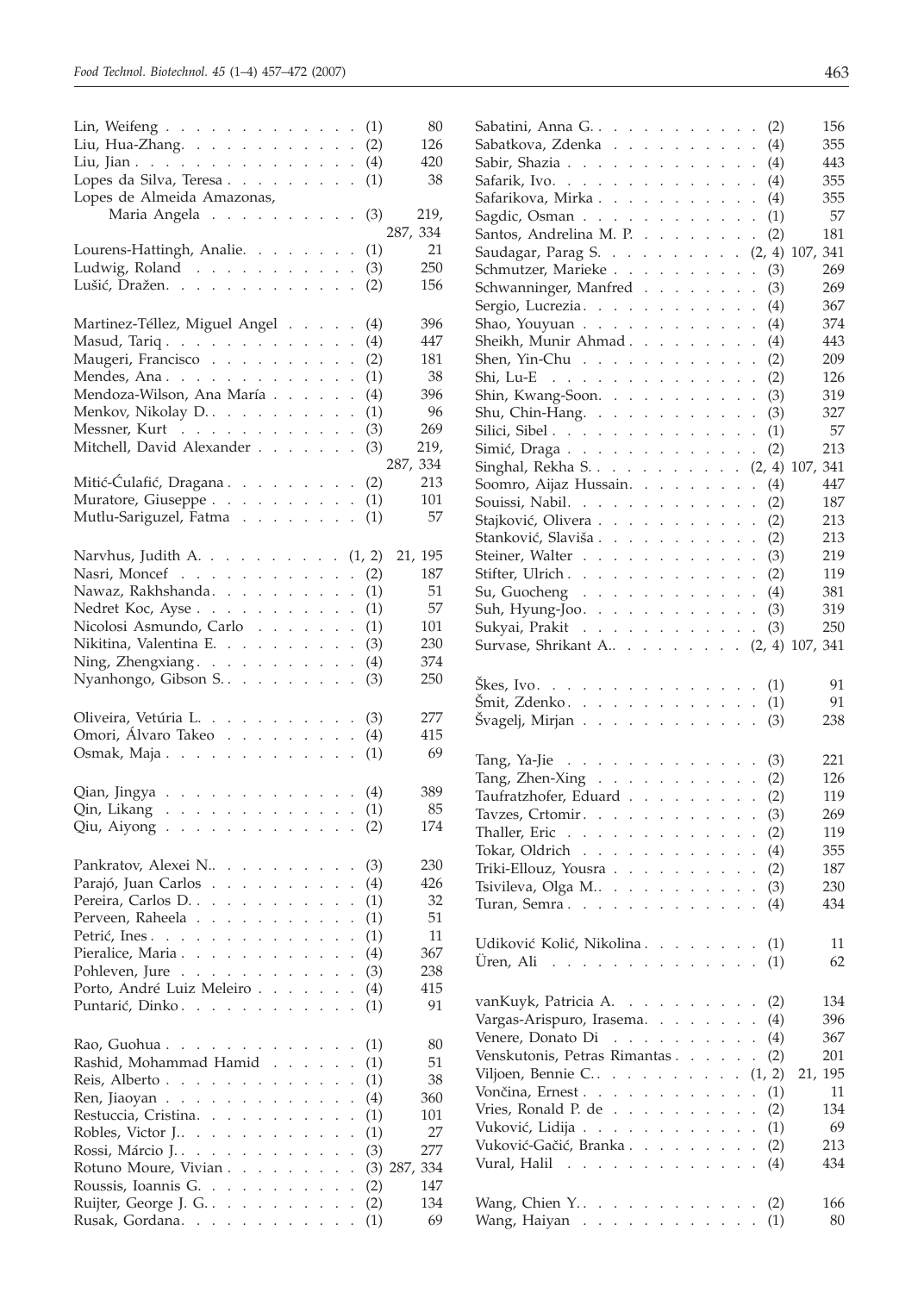| Wang, Jinshui $\ldots \ldots \ldots \ldots \ldots (4)$                 | 126                                                                    |
|------------------------------------------------------------------------|------------------------------------------------------------------------|
| 360,                                                                   | Ying, Guo-Qing. $\ldots$ $\ldots$ $\ldots$ $\ldots$ $\ldots$ (2)       |
| 374, 410                                                               | 319                                                                    |
|                                                                        | Yu, Kwang-Won $\ldots$ $\ldots$ $\ldots$ $\ldots$ $\ldots$ (3)         |
| Wang, Shiow Y. (2, 4) 166, 402                                         | 62<br>Yücel, Ufuk (1)                                                  |
| 381<br>Wang, Zhang. $\ldots$ $\ldots$ $\ldots$ $\ldots$ $\ldots$ (4)   | Yun, Jong Won (3) 295, 306                                             |
| 209<br>Wang, Zhao $\ldots$ $\ldots$ $\ldots$ $\ldots$ $\ldots$ $(2)$   |                                                                        |
| 119                                                                    | 45                                                                     |
| Wastyn, Marnik-Michel (2)                                              | Zhang, Kechang $\ldots$ $\ldots$ $\ldots$ $\ldots$ $(1)$               |
| Watanabe, Takashi. (3)                                                 | 126                                                                    |
| 269                                                                    | Zhang, Xiao-Ying $\ldots$ , $\ldots$ , $\ldots$ , $(2)$                |
| Wösten, Han A. B. (2)                                                  | 45, 389                                                                |
| 134                                                                    | Zhang, Zhicai $\ldots \ldots \ldots \ldots \ldots (1, 4)$              |
| 389                                                                    | 389                                                                    |
| Wu, Qifei $\cdots$ $\cdots$ $\cdots$ $\cdots$ $\cdots$ $\cdots$ $(4)$  | Zhao, Jiewen $\ldots$ $\ldots$ $\ldots$ $\ldots$ $\ldots$ $\ldots$ (4) |
|                                                                        | 80,<br>Zhao, Mouming $\ldots \ldots \ldots \ldots (1, 4)$              |
| 389                                                                    |                                                                        |
| Xiao, Xiang $\ldots \ldots \ldots \ldots \ldots (4)$                   | 360, 410                                                               |
| 126                                                                    | 374                                                                    |
| Xiong, Wen-Yue. (2)                                                    | Zheng, Cheng $\ldots$ $\ldots$ $\ldots$ $\ldots$ $\ldots$ (4)          |
| $Xu$ , Chun-Jun. 3                                                     | 209                                                                    |
| 327                                                                    | Zheng, Yu-Guo. (2)                                                     |
|                                                                        | 381<br>Zhou, Changyi (4)                                               |
| 360                                                                    | 221                                                                    |
| Yang, Bao (4)                                                          | Zhu, Li-Wen (3)                                                        |
| 420                                                                    | 443                                                                    |
| Yang, Jichu. $\ldots$ $\ldots$ $\ldots$ $\ldots$ $\ldots$ $\ldots$ (4) | Zia, Muhammad Anjum (4)                                                |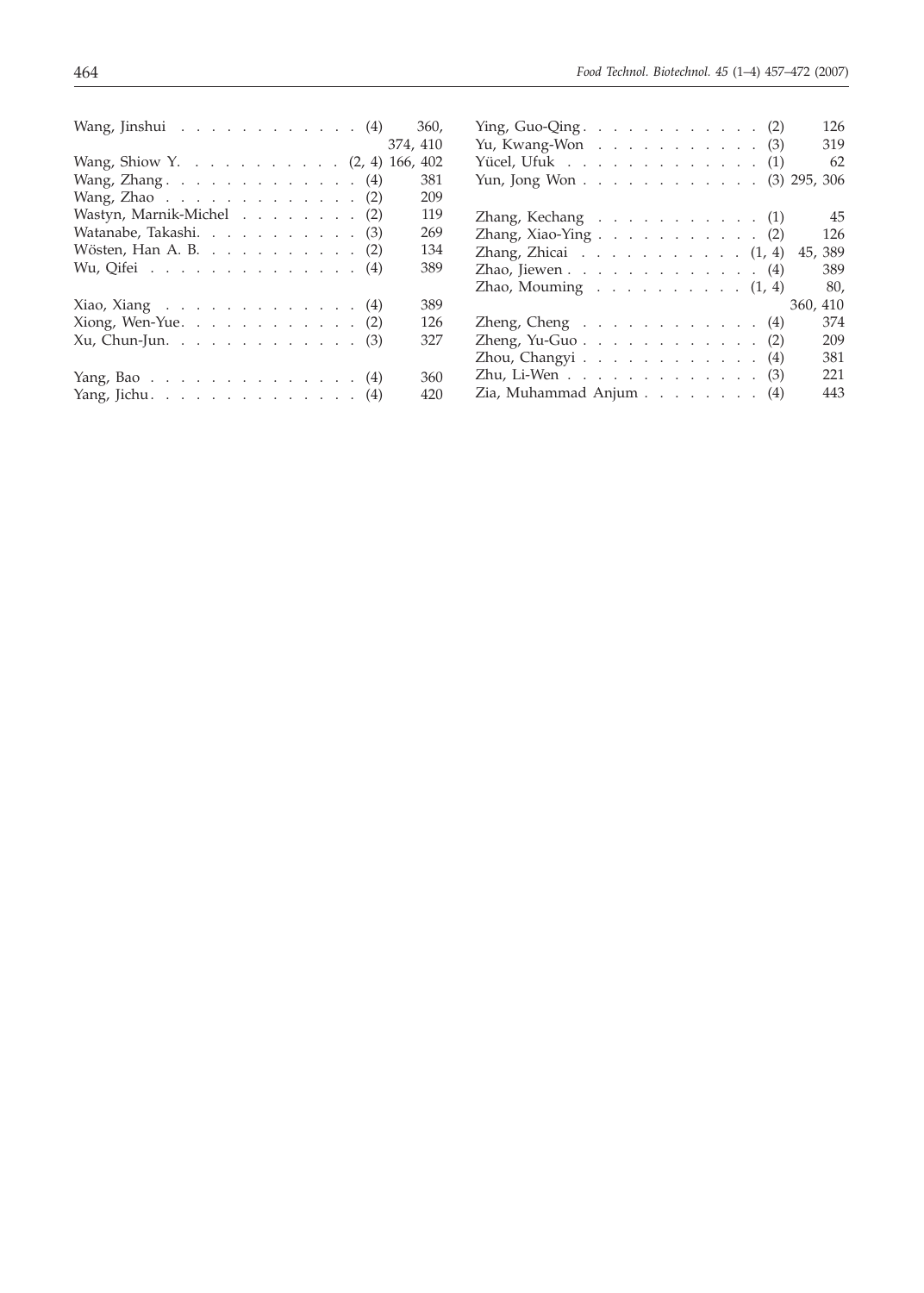## **SUBJECT INDEX**

#### **A**

acetate esters from wine, preserved by phenolic extracts, 147 *Actinidia deliciosa* root as a source of antihepatotoxic triterpenoid, 174 optimization of extraction of triterpenoid from, 174 *Agaricus bisporus* as macrofungus containing intracellular tyrosinase in heterotetramer form, 287 *Agaricus blazei* production of bioactive exopolysaccharides by, in submerged culture, 327 *Agaricus brasiliensis* production of bioactive exopolysaccharides by, in submerged culture, 327 amasi determination of volatile organic compounds in Zimbabwean naturally fermented milk, 195 amino acid composition of discarded tobacco leaf hydrolysate, 80 a-amylase production of, from potato nitrogen concentrate by *Aspergillus oryzae*, 119 production of, from agricultural by-products by *Penicillium chrysogenum*, 439 anthocyanins as potent inhibitors of decrease of volatile esters and terpenes in wines, 147 antibacterial activity of honey and beebread of different origin against *S. aureus* and *S. epidermidis*, 201 anti-complementary effect of mushroom exopolysaccharides, 319 production of, 319 antifungal activity of ethanolic extract of propolis in fruit juices, 57 antimutagens from basil, against physical and chemical mutagens in *Salmonella typhimurium* strain TA100, 213 antioxidant activity of discarded tobacco leaf protein hydrolysates, 80 of extracts of dry and extrudated beans of *Phaseolus vulgaris*, 139 of fish protein hydrolysates, 187 antioxidant capacity of strawberry fruit after storage in high oxygen atmosphere, 166 of six genotypes of autumn olives, 402 antioxidant enzyme activity of six genotypes of autumn olives, 402 apple pomace composition of minerals in, 426 evaluation of, for applications in food industries as a raw material, 426

L-arabinose inducer of pentose catabolic pathway in *Aspergillus niger*, 134 AraR transcriptional regulator in pentose catabolic pathway in *Aspergillus niger*, 134 aroma of wine, preservation of, by adding red wine phenolic extracts, 147 artichoke isolation of ionically and covalently bound peroxidases from, 367 *Aspergillus niger* regulation of pentose catabolic pathway genes of, 134 *Aspergillus oryzae* for  $\alpha$ -amylase production from potato nitrogen concentrate, 119 *Aspergillus terreus* used for deracemization of (*RS*)-1-[(4-methylselanyl)phenyl]ethanol and (*RS*)-1-[(4-ethylselanyl)phenyl]ethanol, 415 astaxanthin carotenoid pigment produced by *Xanthophyllomyces dendrorhous* in fed-batch fermentation, 209 autumn olive six genotypes of, evaluated for fruit quality, phenolic content, carotenoids, antioxidants, antioxidant capacity and antioxidant enzyme activity, 402

#### **B**

barrier properties of soybean and soybean-complex films produced by *Streptomyces* transglutaminase, 381 beebread antibacterial activity of, of different origin against *S. aureus* and *S. epidermidis*, 201 benzo(a)pyrene (B(a)P) used as promutagen for point mutations induction in *Salmonella typhimurium* strain TA100, 213 *Bifidobacterium bifidum* bacterial strain used for preparation of whey-based probiotic product, 27 bioactive compounds from mushrooms cultivated in bioreactors, 221 biodegradation of lignin by cellobiose dehydrogenase and pyranose 2-oxidase from *Trametes* spp., 250 biogenic amines measured in organic and non-organic wines produced by different techniques, 62 biomass production of mushroom *Pleurotus*, 238 biomodification of lignin from wood by white-rot fungi, 269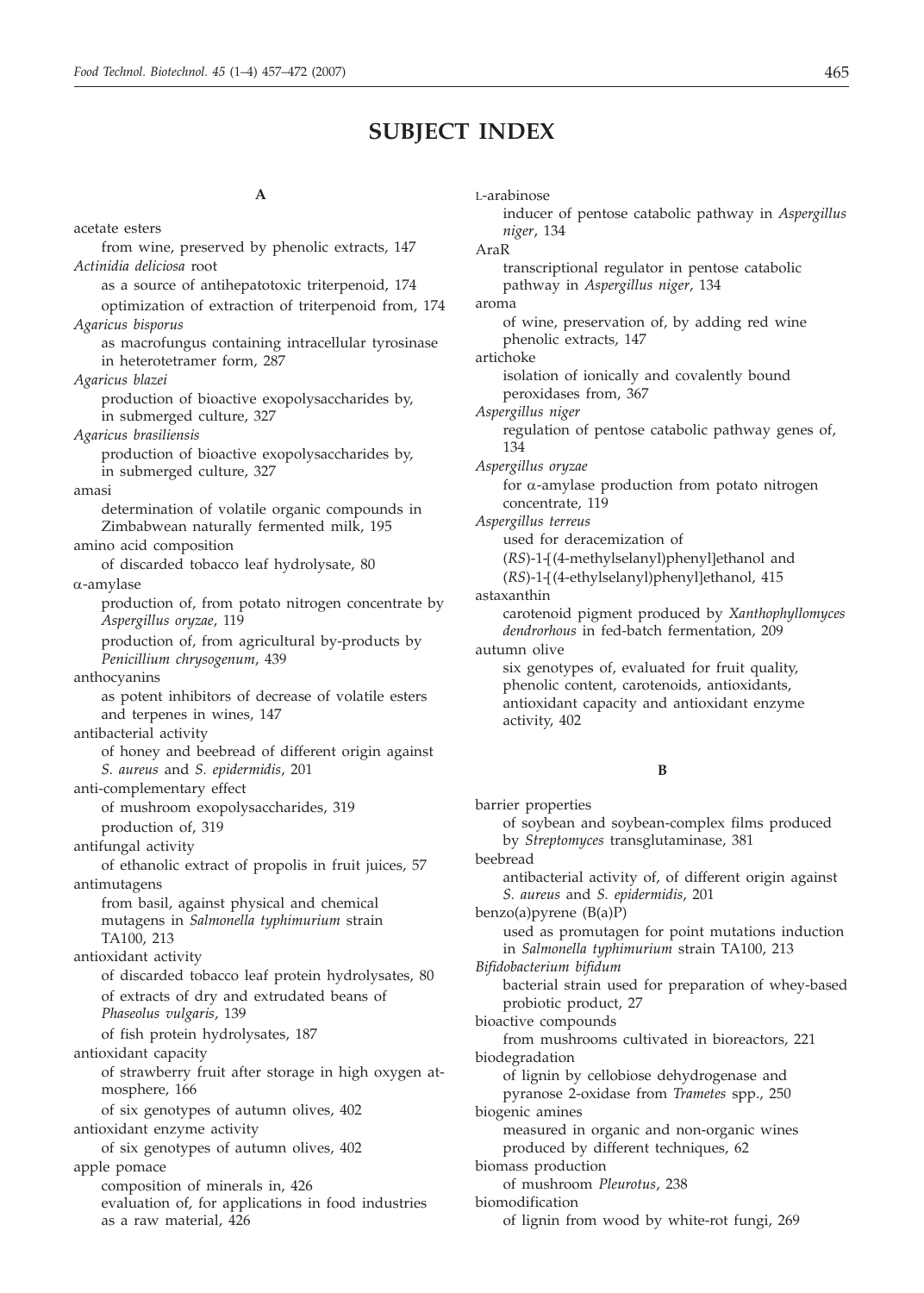bioreactor used for cultivation of medicinal mushrooms and production of their metabolites, 221 used for vegetative mycorrhizal inoculant production, 277 for production of exopolysaccharides by *Flammulina velutipes*, 319 biosensors use of white-rot *Trametes* spp. as indicator of lignin, 250 removal of phenolic compounds from wastewater, 287 use of mushroom tyrosinase as indicator of phenolic compounds in water, 287 biotechnology of white-rot basidiomycetes *Trametes* spp., 250 biotransformation of (*RS*)-1-[(4-methylselanyl)phenyl]ethanol and (*RS*)-1-[(4-ethylselanyl)phenyl]ethanol with *Aspergillus terreus*, 415 blanching peroxidase activity used as an index of, 367 used for preservation of artichoke, 367

bread quality

effects of wheat gluten hydrolysate and its ultrafiltration fractions on, 410

#### **C**

- calcium alginate gel
- immobilization of ectomycorrhizal fungi in, 277 carotenoid
	- astaxanthin produced by *Xanthophyllomyces dendrorhous*, 209
- carriers
- for immobilization of ectomycorrhizal fungi, 277 cell wall enzymes
	- activation of polygalacturonase and  $\beta$ -galactosidase in frozen fruits, 396

cellobiose dehydrogenase

application of, from *Trametes* spp., in biotechnology, 250

cellulase

production of, in solid-state fermentation on waste from vinegar industry by *Trichoderma koningii*, 420 cellulose cation exchangers

used for lysozyme isolation from hen white egg, 355 chilling injury

of zuchini squash (*Cucurbita pepo*), 396 chiral organoseleno alcohols

biocatalytical preparation of, 415

CMCase (carboxymethyl cellulase) activity

for measurement of cellulase activity produced on vinegar waste, 420

cold signaling

for enzyme activity in frozen fruits, 396 controlled mycorrhization

of plant roots with ectomycorrhizal fungi, 277 cosmetic ingredients

production and application of glucans from *Grifola frondosa*, 295

cross-linked biopolymers production of, by mushroom tyrosinase, 287 *Crypthecodinium cohnii* used for production of DHA (docosahexaenoic acid), 38 cytochrome 1A1 expression of, after treatment of tumor cells with flavonoids, 69 cytotoxicity of structurally similar flavonoids, 69

#### **D**

deproteinized whey as residue from the production of ovine whey cheese, 32 recovery of some components before final disposal of, 32 deracemization of (*RS*)-1-[(4-methylselanyl)phenyl]ethanol and (*RS*)-1-[(4-ethylselanyl)phenyl]ethanol by *Aspergillus terreus*, 415 DHA (docosahexaenoic acid) production and concentration of, from *Crypthecodinium cohnii*, 38 diabetes mellitus management of, with crude exopolysaccharides from submerged mycelial culture of *Phellinus baumii*, 306 dietary fiber content of, in apple pomace, 426 dihydromyricetin from *Ampelopsis grossedentata*, 374 3,4-dihydroxy-L-phenylalanine (L-DOPA) inhibition of tyrosinase with, 334 2,3- and 3,4-dioxygenase activity determined in *Rhodococcus erythropolis*, strain Z6 isolated from soils contaminated with polychlorinated biphenils (PCBs), 11 diphenylamine used for azo-coupling with tryptophan, 360 discarded tobacco leaf protein antioxidative activity and amino acid analysis of, 80 isolation of, by ultrafiltration membranes, 80 douchiba analysis of components during five-stage manufacture of, 85 dough properties effects of wheat gluten hydrolysate and its ultrafiltration fractions on, 410

#### **E**

ectomycorrhizal fungi production and application of innoculants of, 277 edible films formation of, by cross-linking treatment with *Streptomyces* transglutaminase, 381 enzymatic digestibility of apple pomace, 426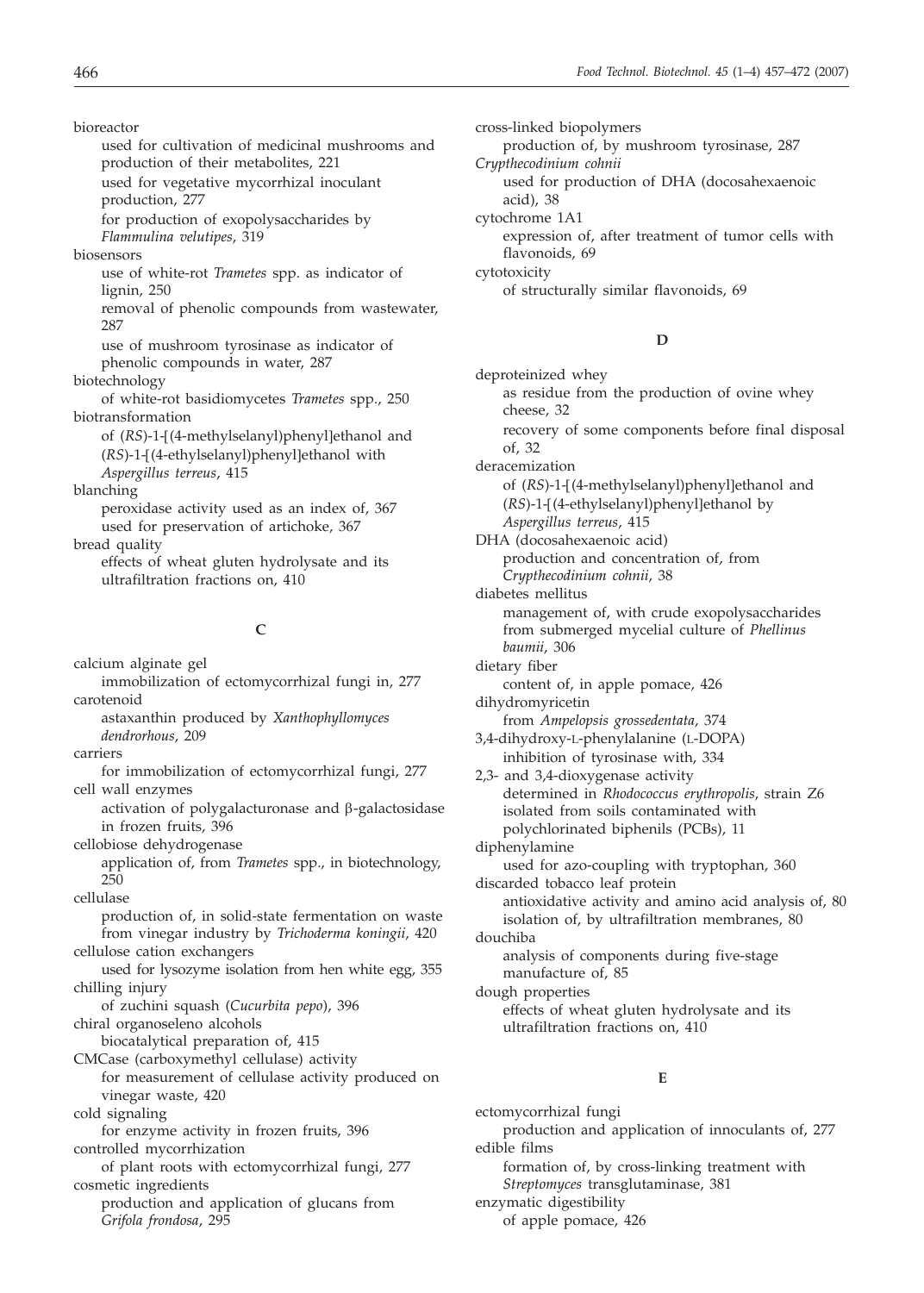enzymatic hydrolysis used for preparation of tobacco leaf protein hydrolysate, 80 EPR (electron paramagnetic resonance) for tracing fungal modification processes of wood, 269 ethyl esters from wine, preserved by phenolic extracts, 147 exopolymer production of, by *Hericium erinaceus* in submerged culture, 389 exopolysaccharide production of, by mushroom *Grifola frondosa*, 295 from submerged mycelial culture of *Phellinus baumii*, for diabetes treatment, 306 from submerged culture of *Flammulina velutipes,* 319 from submerged culture of *Agaricus brasiliensis* and *Agaricus blazei*, 327 experimental design of conditions for fructooligosacharide production by *Kluyveromyces marxianus*, 181 extrusion influence of, on phenolic composition in dry beans of *Phaseolus vulgaris*, 139

#### **F**

fatty acid composition of human milk fat substitute, 434 fed-batch fermentation used for astaxanthin production by *Xanthophyllomyces dendrorhous*, 209 used for production of bioactive compounds by macrofungi, 221 fermentation production of scleroglucan by fungi, 107 production of gellan gum by *Sphingomonas paucimobilis*, 341 fermented beverage produced by probiotic bacteria, 27 fermented milk determination of volatile organic compounds in different samples of, 195 from Pakistan, dahi, 447 filter paper activity used for measurement of cellulase activity produced on vinegar waste, 420 fir honeydew honey determination of volatile profile by headspace solid phase microextraction and gas chromatography-mass spectrometry, 156 fish protein hydrolysates preparation of, from heads and viscera of sardinella, 187 *Flammulina velutipes* used for production of exopolysaccharides by submerged fermentation, 319 flavanols as potent inhibitors of decrease of volatile esters and terpenes in wines, 147

flavonoids determination of biological effect of, on tumor cells, 69 food safety of fruit juices stored in plastic containers, 91 food technology of white-rot basidiomycetes *Trametes* spp., 250 free amino acids development and detection of, during douchiba production, 85 fructooligosaccharides production of, by *Kluyveromyces marxianus* from sucrose, 181 fruit juice as target for spoilage by yeasts, moulds and bacteria, 57 inhibition of growth of yeasts, moulds and bacteria in, by propolis, 57 fruit quality of six genotypes of autumn olives, 402 FT-NIR (Fourier transform in the near infrared region) kinetic studies of biomodification of wood surfaces by white-rot fungi, 269 functional food production and optimization of fructooligosaccharides as, 181 fungal cells used as biocatalists for deracemization of organoseleno alcohols, 415 *Fusarium solani* production of glucoamylase by, 51

#### **G**

gellan gum production, downstream processing and applications of, 341 glucan produced by *Grifola frondosa*, for application in cosmetics, 295 glucoamylase optimization of production in solid-state fermentation by *Fusarium solani*, 51 glucose oxidase production of, by *Penicillium notatum* on rice polish as substrate, 443 glutathione induction of, in tumor cells by flavonoids, 69 gluten hydrolysate effects of, on dough properties and bread quality, 410 *N*-glycosylation difference between plant and mammalian *N*-linked glycans, 1 production of therapeutic glycoproteins by transgenic plants, 1 glycosyltransferases expression of human glycosyltransferases in transgenic plants to obtain non-immunogenic *N*-glycans, 1 grape varieties content of biogenic amines, 62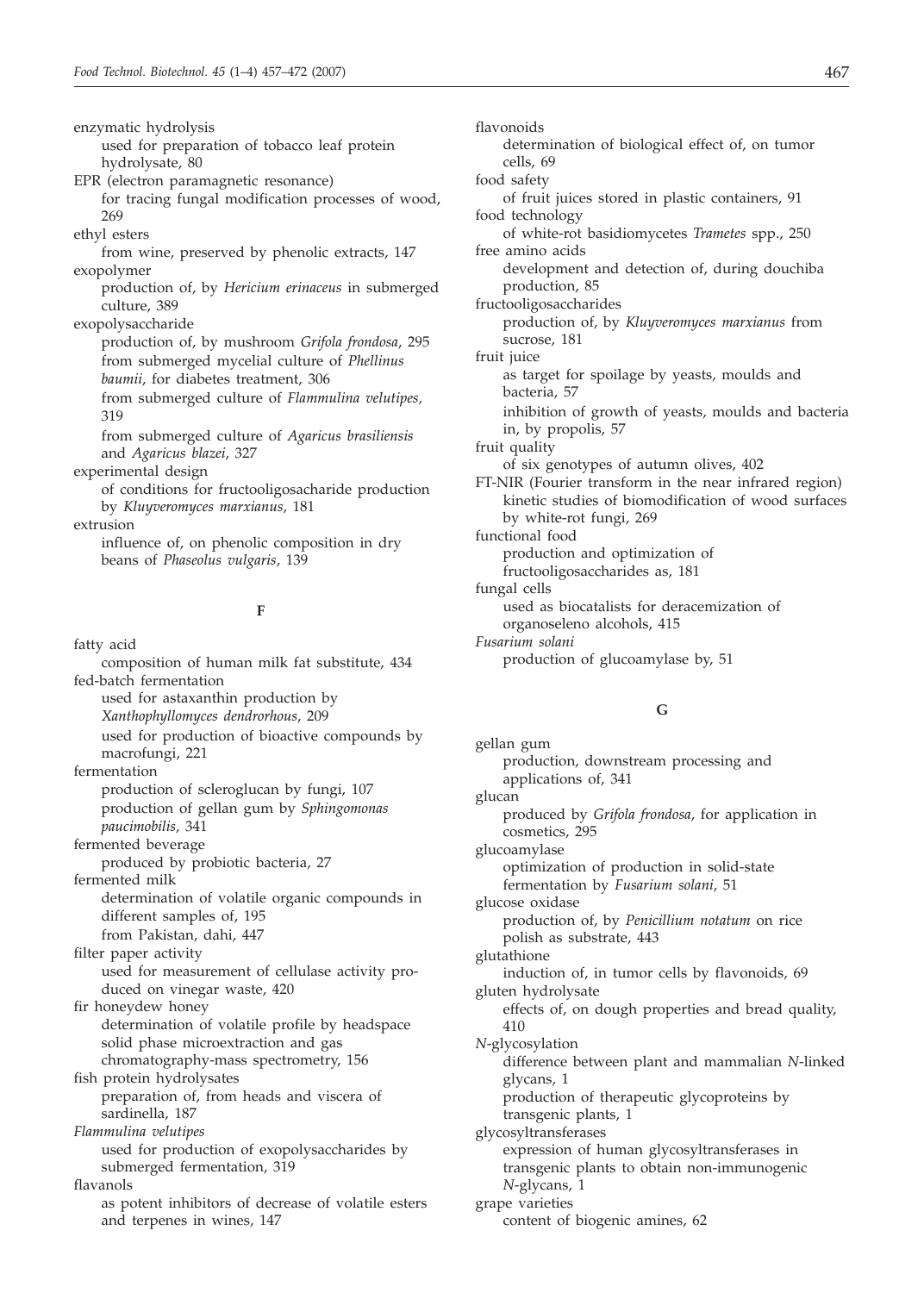*Grifola frondosa* (maitake) as biotechnological system for glucan production, 295

#### **H**

heads and viscera of sardinella

used for preparation of fish protein hydrolysates, 187 hen egg white

as a source for one-step isolation of lysozyme, 355 *Hericium erinaceus*

determination of medium composition and fermentation parameters for biomass and exopolymer production by, 389

high oxygen atmosphere

influence of, on antioxidant capacity, total phenolics, volatile compounds and quality of postharvest strawberries, 166

used for storage of strawberries, 166

honey

antibacterial activity of, of different origin against *S. aureus* and *S. epidermidis*, 201

HPLC

for determination of biogenic amines in organic and non-organic wines, 62

human dermal fibroblasts

investigation of glucan-free radical scavenging activity, induction of proliferation, cytotoxicity and inhibitory effect on melanin byosynthesis, 295 human milk fat substitute

production of, from vegetable oil blend by *Thermomyces lanuginosa*, 434

hypoglycemic effect of crude exopolysaccharides from submerged mycelial culture of *Phellinus baumii*, 306

#### **I**

interesterification of vegetable oil blend by lipase from *Thermomyces lanuginosa*, for the production of human milk fat substitute, 434

inulinase

optimization of conditions for fructooligosaccharide production by *Kluyveromyces marxianus* var. *bulgaricus*, 181

#### **K**

kinetic parameters of artichoke peroxidase inactivation, 367 *Kluyveromyces marxianus*

var. *bulgaricus*, as a source of inulinase used for fructooligosaccharide synthesis from sucrose, 181

#### **L**

laccase

application of, from *Trametes* spp. in biotechnology, 250

lactic acid

concentration of, in apple pomace, 426

lactic acid bacteria influence of yeasts and temperature on number of, during Sethemi production, 21 preparation of whey-based probiotic product with, 27 isolation of, from Pakistan milk dahi, 447 *Lactobacillus reuteri* strain used for the preparation of probiotic product, 27  $\beta$ -lactoglobulin used as positive control of whey protein isolates, 381 lectins of higher fungi produced by submerged fermentation, 230 *Lentinula boryana* used for tyrosinase production, 334 *Lentinula edodes* used for the production of lectins, 230 lignin degradation and selective conversion by white-rot fungi, 269 lime tree honey determination of volatile profile by headspace solid phase microextraction and gas chromatography-mass spectrometry, 156 lipase interesterification of vegetable oil blend for production of human milk fat substitute using, 434 lipid peroxidation measurement of prooxidative and antioxidative effect of flavonoids on, 69 lysozyme isolation of, from hen white egg by magnetic separation, 355

#### **M**

macrofungi morphology and rheology of, 221 production of mycelium and metabolites in bioreactors, 221 magnetic separation used for lysozyme isolation from hen white egg, 355 Malvasia delle Lipari DOC wine chemical and sensory determination of, 101 fermented with *Saccharomyces uvarum*, 101 mathematical model for description of inactivation kinetics of peroxidases in artichoke, 367 matrix metalloproteinase reduction of, by polysaccharides from *Grifola frondosa*, 295 medicinal properties of *Pleurotus* (oyster mushroom) and its metabolites, 238 microwave-assisted extraction (MAE) comparison of, with conventional extraction methods, 174 optimization of, for the extraction of antihepatotoxic triterpenoid, 174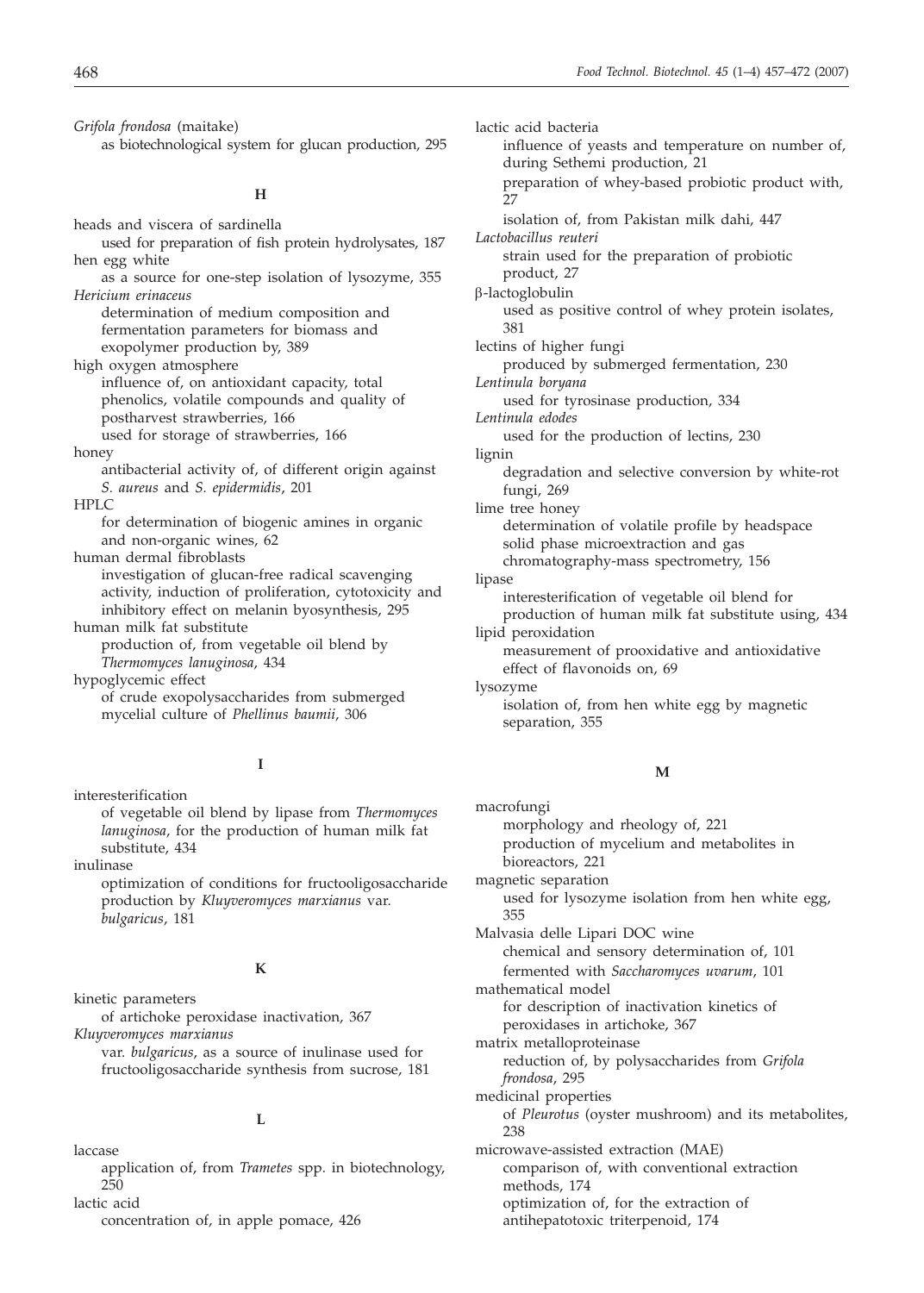modelling

of moisture equilibrium data of sesame flour, 96 moisture content

- of solid substrate used for optimal glucoamylase production in solid-state fermentation by *Fusarium solani*, 51
- molecular structure

of lectins produced in submerged culture by *Lentinula edodes,* 230

mushroom cultivation

by solid-state and submerged fermentation, 238 mushroom tyrosinase

biotechnological applications, production, recovery and immobilization, 287

mushrooms

submerged culture of, in bioreactors, 221

mycelial biomass

of mushroom *Hericium erinaceus*, affected by medium composition and fermentation parameters, 389 mycelial film

activity of lectins produced by macrofungi in submerged fermentation, 230

#### **N**

naturally fermented milk production of Sethemi by spontaneous fermentation, 21 2-nitropropane (2-NP) used as promutagen for point mutation induction

in *Salmonella typhimurium* strain TA100, 213 4-nitroquinoline-N-oxide (4NQO) used as chemical mutagen for point mutation

induction in *Salmonella typhimurium* strain TA100, 213

#### **O**

*Ocimum basilicum* antimutagenic properties of, against physical and chemical mutagens in *Salmonella typhimurium* strain TA100, 213 oligosaccharins

activation of plant defense system, 396 production of, in frozen fruits, 396

OPA (*o*-phthaldialdehyde) derivatization measurement of OPA derivatives in organic and non-organic wines, 62

with organic amines, 62

organic wine effects of different production techniques on organic derivatives, 62

orthogonal array design method

for the determination of fermentation parameters for *Hericium erinaceus* biomass and exopolymer production, 389

orthogonal test for optimization of mycelia and polysaccharide production by *Tremella aurantialba*, 45 for optimization of cellulase production on vinegar waste by *Trichoderma koningii*, 420

ovine cheese whey

production of, 32

oxygen transfer in submerged cultivation of mushrooms in bioreactors, 221

#### **P**

PCB (polychlorinated biphenyl) biodegradation by bacterial cultures with PCB-degrading activity in contaminated soil, 11 PCB-degrading bacteria detection of strains able to degrade PCBs, 11 stimulation of growth of cultures from the contaminated soil, 11 pectin concentration of, in apple pomace, 426 *Penicillium chrysogenum* used for production of  $\alpha$ -amylase on agricultural by-products in solid-state fermentation, 439 *Penicillium citrinum* production of 5'-phosphodiesterase, 126 *Penicillium notatum* optimum growth conditions for, 443 used for production of glucose oxidase on rice polish, 443 pentose catabolism determination and regulation of, in *Aspergillus niger*, 134 peptides development and detection during douchiba production, 85 peroxidase isolation of, from leaves and edible parts of artichoke, 367 pH influence of, on migration of phthalates from plastic containers into fruit juices, 91 *Phaseolus vulgaris* phenolic composition of, in dry beans and extrudates, 139 *Phellinus baumii* used for exopolysaccharide production, 306 phenol removal from wastewater by mushroom tyrosinases, 287 phenolic acids as potent inhibitors of decrease of volatile esters and terpenes in wines, 147 phosphate influence of, on production of bioactive exopolysaccharides by *Agaricus brasiliensis* and *Agaricus blazei* in submerged culture, 327 5'-phosphodiesterase medium optimization for production of, by *Penicillium citrinum*, 126 production of, by response surface methodology, 126 phthalates determination of, in soft drinks and mineral water, 91 migration of, from containers into soft drinks and mineral water, 91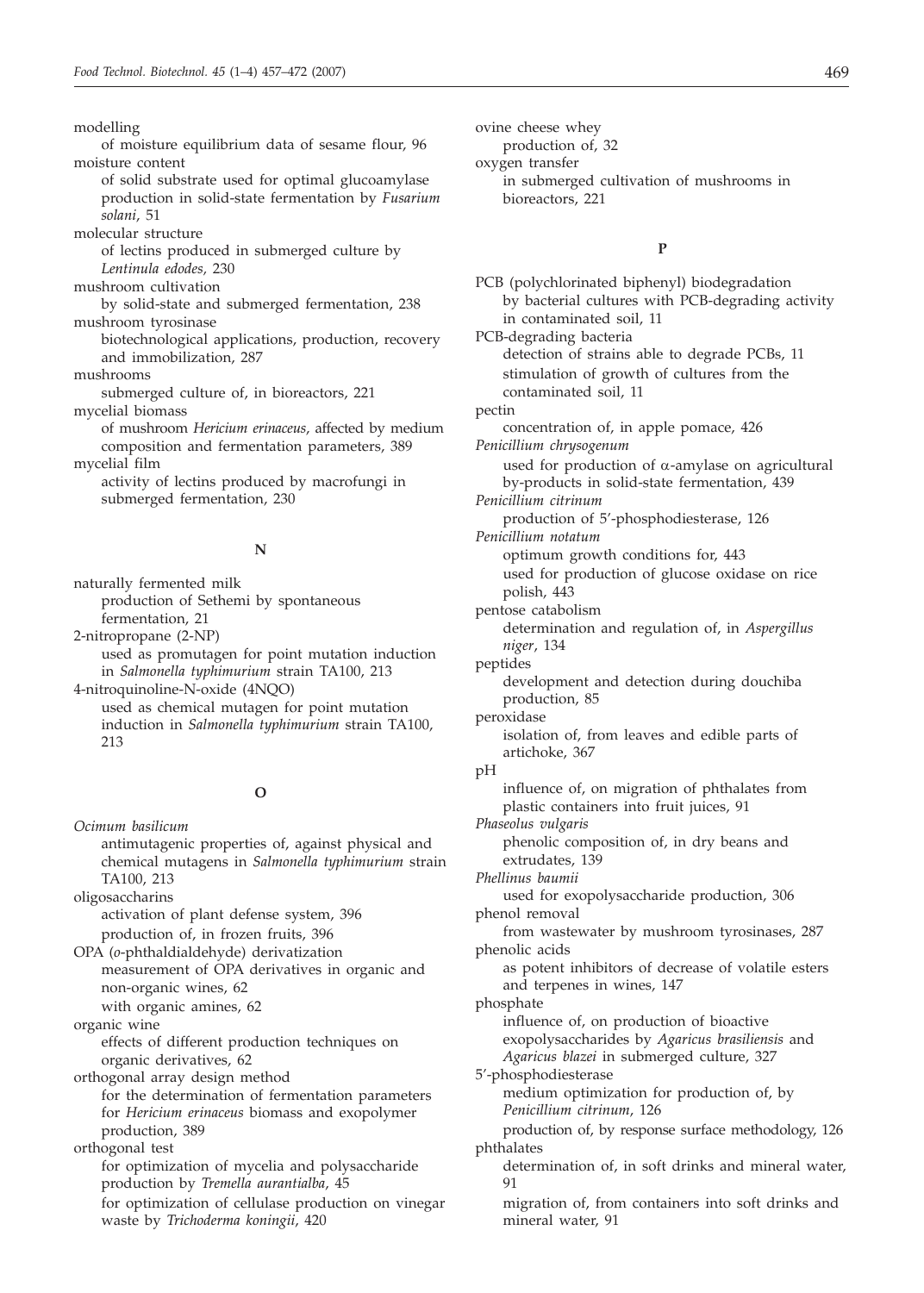plasmid DNA of lactic acid bacteria from dahi, 447 *Pleurotus* spp. cultivation techniques and medicinal properties of, 238 polysaccharide statistical analysis for the optimal production of, by *Tremella aurantialba*, 45 postharvest life of strawberries in high oxygen atmosphere, 166 potato nitrogen concentrate used as a substrate for  $\alpha$ -amylase production by *Aspergillus oryzae*, 119 preservatives determinaton of influence of type and concentration of, on phthalate migration, 91 propolis antifungal activity of ethanolic extract of, in four different fruit juices, 57 protein hydrolysates from grass carp, spectrophotometrical measurement of tryptophan content in, 360 protein profile of lactic acid bacteria from dahi, 447 proteome analysis of diabetes biomarkers, 306 PUFA (polyunsaturated fatty acid) concentration and purification of, from microalga *Crypthecodinium cohnii*, 38 pyranose 2-oxidase application of, from *Trametes* spp. in biotechnology, 250

#### **Q**

quality parameters of whey cheese after the addition of ovine whey protein concentrates and clarification by-products, 32 quantum chemical study of lectines produced by *Lentinula edodes* in submerged culture, 230

#### **R**

recombinant protein production of, by transgenic plants used for human therapy, 1 response surface methodology used for 5'-phosphodiesterase production by *Penicillium citrinum*, 126 used for optimization of triterpenoid extraction from *Actinidia deliciosa* root, 174 *Rhodococcus erythropolis* bacterial strains isolated from soil contaminated with PCBs, 11 potential seed cultures for bioremediation of contaminated soil, 11 rice polish used as substrate for glucose oxidase production, 443

#### **S**

| Saccharomyces uvarum                                                                                                                 |
|--------------------------------------------------------------------------------------------------------------------------------------|
| used for the production of Malvasia delle Lipari<br>wine, 101                                                                        |
| sage honey                                                                                                                           |
| determination of volatile profile of, by headspace<br>solid phase microextraction and gas chromatography-<br>-mass spectrometry, 156 |
| Salmonella typhimurium strain TA100                                                                                                  |
| used for investigation of antimutagenic properties<br>of basil against standard mutagens, 213                                        |
| Sardinella aurita                                                                                                                    |
| by-products used for the production of protein hy-<br>drolysates, 187                                                                |
| sardinella by-product                                                                                                                |
| used for the production of fish protein<br>hydrolysates, 187                                                                         |
| scavenging activity                                                                                                                  |
| of extracts of dry and extrudated beans of<br>Phaseolus vulgaris, 139                                                                |
| scleroglucan                                                                                                                         |
| fermentative production from filamentous fungi of<br>genus Sclerotium, 107                                                           |
| properties, downstream processing and<br>applications of, 107                                                                        |
| Sclerotium glucanicum                                                                                                                |
| used for scleroglucan production, 107                                                                                                |
| Sclerotium rolfsii                                                                                                                   |
| used for scleroglucan production, 107                                                                                                |
| sensory characterization                                                                                                             |
|                                                                                                                                      |
| of Croatian honey, 156                                                                                                               |
| sesame flour                                                                                                                         |
| determination of moisture equilibrium data of, 96<br>Sethemi                                                                         |
|                                                                                                                                      |
| production of South African naturally fermented<br>milk, 21                                                                          |
| shear force                                                                                                                          |
| in bioreactors during submerged fermentation of<br>macrofungi, 221                                                                   |
| sialic acid                                                                                                                          |
| role in post-translational modifications of<br>N-glycans, 1                                                                          |
| skin aging                                                                                                                           |
| prevention of, using products with polysaccharides<br>from Grifola frondosa, 295                                                     |
| soft drinks                                                                                                                          |
| concentration of phthalates which migrated from                                                                                      |
| plastic containers to, 91                                                                                                            |
| solid phase microextraction (SPME)                                                                                                   |
| used for the determination of volatile profiles in                                                                                   |
| Croatian honey, 156                                                                                                                  |
| solid-state fermentation                                                                                                             |
| optimization of media for glucoamylase production                                                                                    |
| by Fusarium solani in, 51                                                                                                            |
| cultivation of mushroom Pleurotus and the                                                                                            |
| production of its bioactive compounds during, 238                                                                                    |
| production of $\alpha$ -amylase on agricultural by-products                                                                          |
| by Penicillium chrysogenum in, 439                                                                                                   |
| sorption isotherms                                                                                                                   |
| of sesame flour, for determination of moisture                                                                                       |
| equilibrium, 96                                                                                                                      |
|                                                                                                                                      |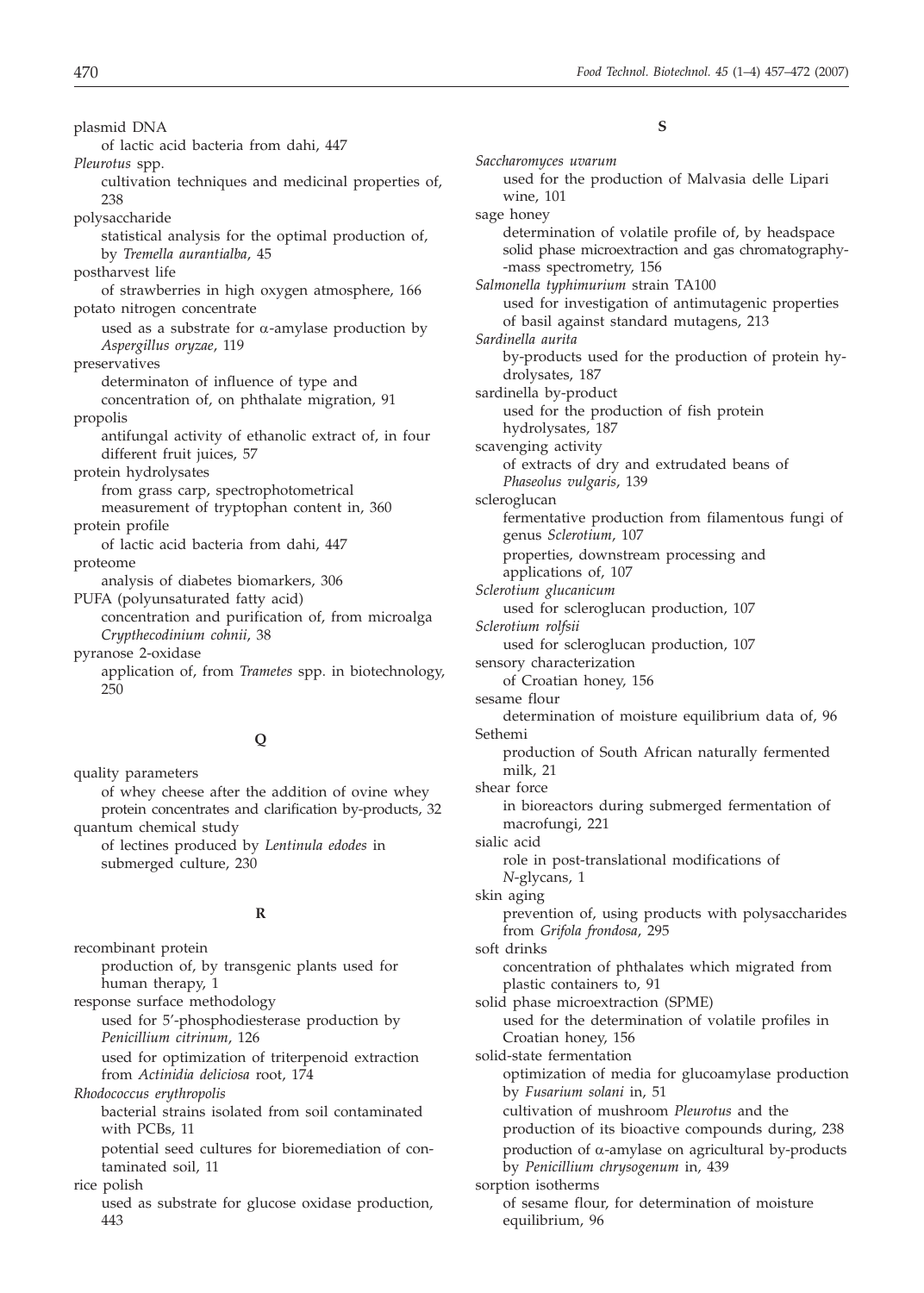soybean protein isolates formation of edible protein films from, by enzymatic cross-linking with transglutaminase, 381 *Sphingomonas paucimobilis* production of gellan gum by, 341 *Staphylococcus aureus* antibacterial activity of honey against, 201 *Staphylococcus epidermidis* antibacterial activity of honey against, 201 starter cultures of yeasts and lactic bacteria used for the production of fermented milk, 195 statistical analysis used for optimization of mycelia and polysaccharide production by *Tremella aurantialba*, 45 strawberry quality of, after storage in high oxygen atmosphere, 166 submerged culture of macrofungus *Lentinula edodes*, 230 for the production of lectins by *Lentinula edodes*, 230 for the production of tyrosinases from mushrooms, 287 for the production of exopolysaccharides by *Flammulina velutipes*, 319 for the production of exopolysaccharides by *Agaricus brasiliensis* and *Agaricus blazei*, 327 for biomass and exopolymer production by mushroom *Hericium erinaceus*, 389 submerged fermentation used for cultivation of medicinal mushrooms in bioreactors, 221 used for glucose oxidase production by *Penicillium notatum* on rice polish, 443 submerged liquid fermentation for cultivation of mushroom *Pleurotus* and production of its bioactive compounds, 238 substrate inhibition by L-DOPA in the production of tyrosinase by *Lentinula boryana*, 334 sugars composition and concentration of, in apple pomace, 426

#### **T**

tasty components development and detection during douchiba production, 85

terpenes

from wine, preserved by phenolic extracts, 147 texture profile analysis

of dough and bread produced from wheat gluten hydrolysate and its ultrafiltration fractions, 410 therapeutic glycoproteins

production by transgenic plants, 1

thermal inactivation

of peroxidases in artichoke as a method of preservation, 367

TNF-a (tumor necrosis factor-alpha) stimulation of the release of, by exopolysaccharides, 327 *Trametes* spp. application of oxidoreductases from, 250 transgenic plants production of non-immunogenic *N*-glycans for human therapy by, 1 transglutaminase from *Streptomyces* used for soybean and soybean-complex protein films formation, 381 *Tremella aurantialba* used for polysaccharide production, 45 statistical analysis for optimization of mycelial growth and polysaccharide production by, 45 triacylglycerol production of human milk fat substitute from vegetable oil blend with similar structure of, 434 *Trichoderma koningii* used for cellulase production in solid-state fermentation on waste from vinegar industry, 420 triterpenoid isolation of, from *Actinidia deliciosa* root using microwave-assisted extraction, 174 tryptophan spectrophotometrical determination of, in protein hydrolysates obtained from grass carp, 360 tumor cells used for determination of biological activities of flavonoids, 69 two-stage cultivation process as a strategy for submerged cultivation of macrofungi, 221 tyrosinase production of, by *Lentinula boryana*, 334 **U**

ultrafiltration fractions of gluten hydrolysate, 410 ultrafiltration membrane used for separation of discarded tobacco leaf protein hydrolysate, 80 urea complexation used for concentration and purification of DHA from microalga *Crypthecodinium cohnii*, 38 UVC irradiation used for induction of mutagenesis in *Salmonella typhimurium* strain TA100, 213

#### **V**

vegetative inoculant production of, from ectomycorrhizal fungi by solid and submerged fermentations, 277 vinegar waste

substrate for cellulase production in solid-state fermentation by *Trichoderma koningii*, 420

volatile acidity

of Malvasia delle Lipari wine determined by gas chromatography, 101